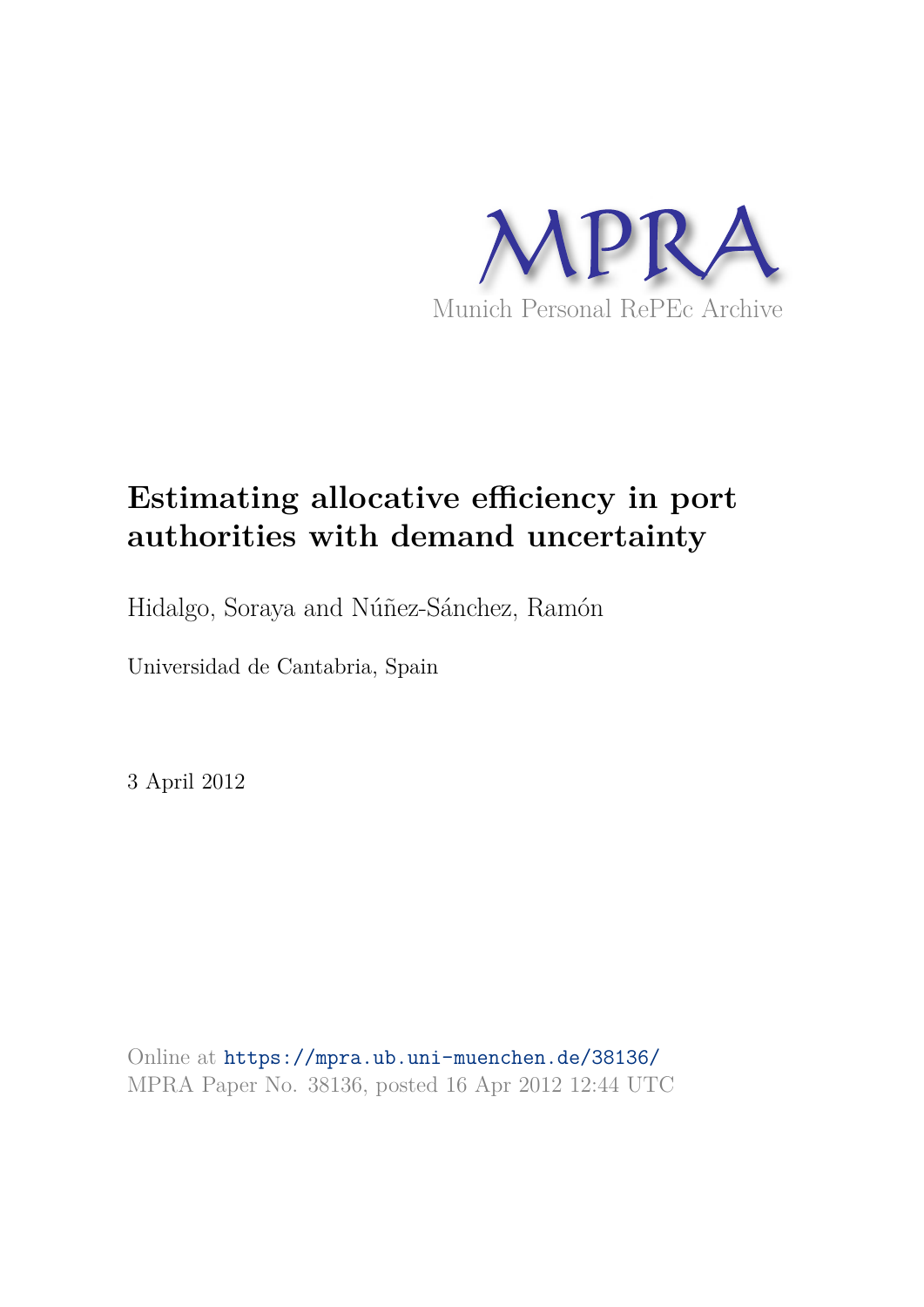# **Estimating allocative efficiency in port authorities with demand uncertainty**

Soraya Hidalgo Gallego<sup>1</sup> Ramón Núñez-Sánchez<sup>2</sup>

# **ABSTRACT**

This paper aims to analyse the impact of port demand variability on the allocative efficiency of Spanish port authorities during the period 1986-2007. From a distance function model we can obtain a measure of allocative efficiency using two different approaches: error components approach and parametric approach. We model the variability of port demand from the cyclical component of traffic series by applying the Hodrick-Prescott filter. The results show that the inclusion of variability does not affect the efficiency measures, except in the case of containerised general cargo. Moreover, we demonstrate that port authorities have excess capacity and their resources are misallocated. Finally we establish that the allocative inefficiency of Spanish port authorities is difficult to resolve given the limited substitution possibilities among the different pairs of inputs.

**Keywords:** allocative efficiency, distance function, demand variability, Hodrick-Prescott

filter, ports.

#### **Acknowledgements**

This research has been partially funded by *Ministerio de Ciencia e Innovación* (Spain) PSE-370000-2008-33 and PSE-370000-2009-11. The usual disclaimer applies.

# **1. INTRODUCTION**

The Spanish port system includes 46 ports of general interest managed by 28 Port Authorities. These ports are considered an essential instrument in the Spanish economic mechanism since 60% of exports and 85% of imports pass through them, representing 53% of Spanish foreign trade with the European Union and 96% with third countries.

In recent decades, traffic supplied by the Spanish ports has been the subject of a considerable uptrend. Freight traffic has grown at a rate of 3.7%, mainly due to the evolution of containerised general cargo traffic growth rate, which was 10% during the period 1986-2007. This traffic growth has been accompanied by changes that have transformed the environment in which ports operate. In this way, the traditional management model of the ports, characterised by the active presence of a central public agent comprehensively planning the whole infrastructure, port facilities and services, is considered inadequate to meet the needs of its users. Then, a process of devolution comes up, in which central governments transfer the

<sup>&</sup>lt;sup>1</sup> Departamento de Economía, Universidad de Cantabria, e-mail: hidalgos@unican.es.

<sup>&</sup>lt;sup>2</sup> Corresponding author. Departamento de Economía, Universidad de Cantabria, Av. Los Castros, s/n, 39005 Santander (Spain), phone:  $+34942206728$ , e-mail: nunezr@unican.es.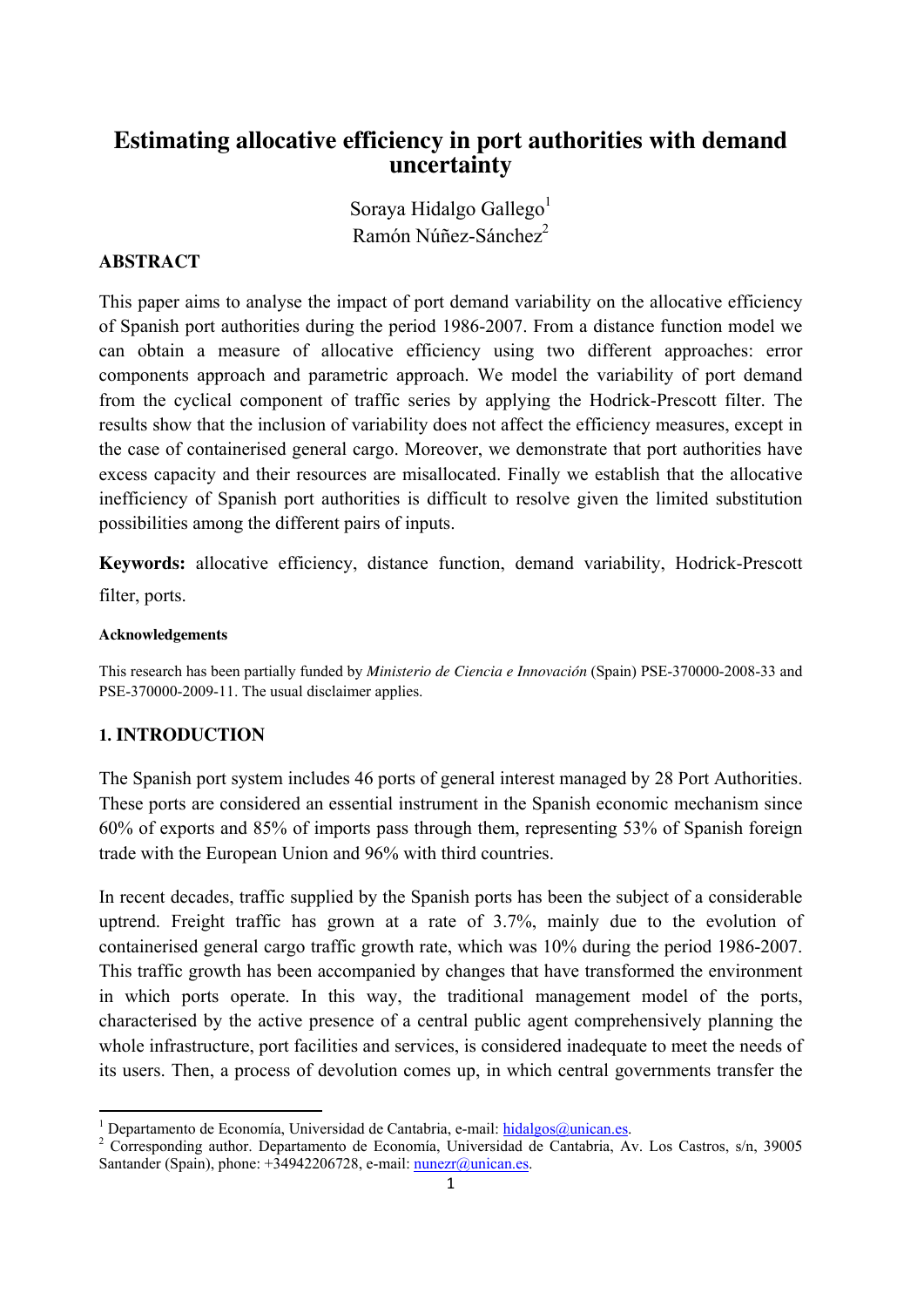management of port facilities and services either to regional or municipal public agencies, or nongovernmental organisations, user groups or private companies. Within this competitive environment framework, port authorities need to improve their efficiency in order to achieve gains in port competitiveness.

In this paper we focus on the impact of port demand variability on allocative efficiency of Spanish port authorities. From the estimation of a system of equations formed by an input distance function and the associated input cost shares it is possible to obtain two different measures of allocative efficiency using two different approaches: the error component approach and the parametric approach. On the one hand, the error components approach allows us to obtain absolute measures of systematic allocative efficiency for each input and authority; on the other hand, from the parametric approach we can achieve relative indices of allocative efficiency for each observation, allowing the study of the temporal evolution of the inefficiency. This methodology has been applied previously by Rodríguez-Álvarez et al. (2004), Rodríguez-Álvarez et al. (2007) and Baños et al. (2002), but it has not been applied specifically for port authorities. Demand variability as an explanatory variable in the production process has already been included in the papers of Rodríguez-Álvarez et al. (2011) and Tovar and Wall (2010), which use the error of a first order autoregressive process to approach it. However, our paper is the first one modelling port demand variability from the cyclical component of traffic series by applying the Hodrick-Prescott filter (Hodrick and Prescott, 1997). This methodology has the following advantages: it is a linear filter and easy to apply, it is well defined for all time series and it allows us to adjust the trend to the series by changing the smoothness parameter.

The paper is structured as follows. Firstly, the nature and regulation of the Spanish port system and how the demand variability affects the provision of port infrastructure are briefly analysed in Section 2. Section 3 introduces the econometric specification of the system of equations, the methodology used to estimate the allocative efficiency and technical change. Section 4 presents the data used. Section 5 shows the results of the estimation. Finally, Section 6 offers some conclusions and implications.

# **2. DEMAND VARIABILITY AND INFRASTRUCTURE PROVISION**

#### *2.1 Nature and regulation of the Spanish port system.*

The adoption of the main Spanish port reform (Act 27/1992) led ports to be managed by a landlord model, where the port authority just provides the port infrastructure and regulates the use of port space. Port services are essentially provided by private sector operators under an authorisation or concession regime. Moreover, from 1992 the Spanish port system is based on a self-financing policy for port authorities, and it does not receive any direct subsidy from the national government. In this way, current and investment expenditures are covered by current incomes, special European Union subsidies and, occasionally, by external debt.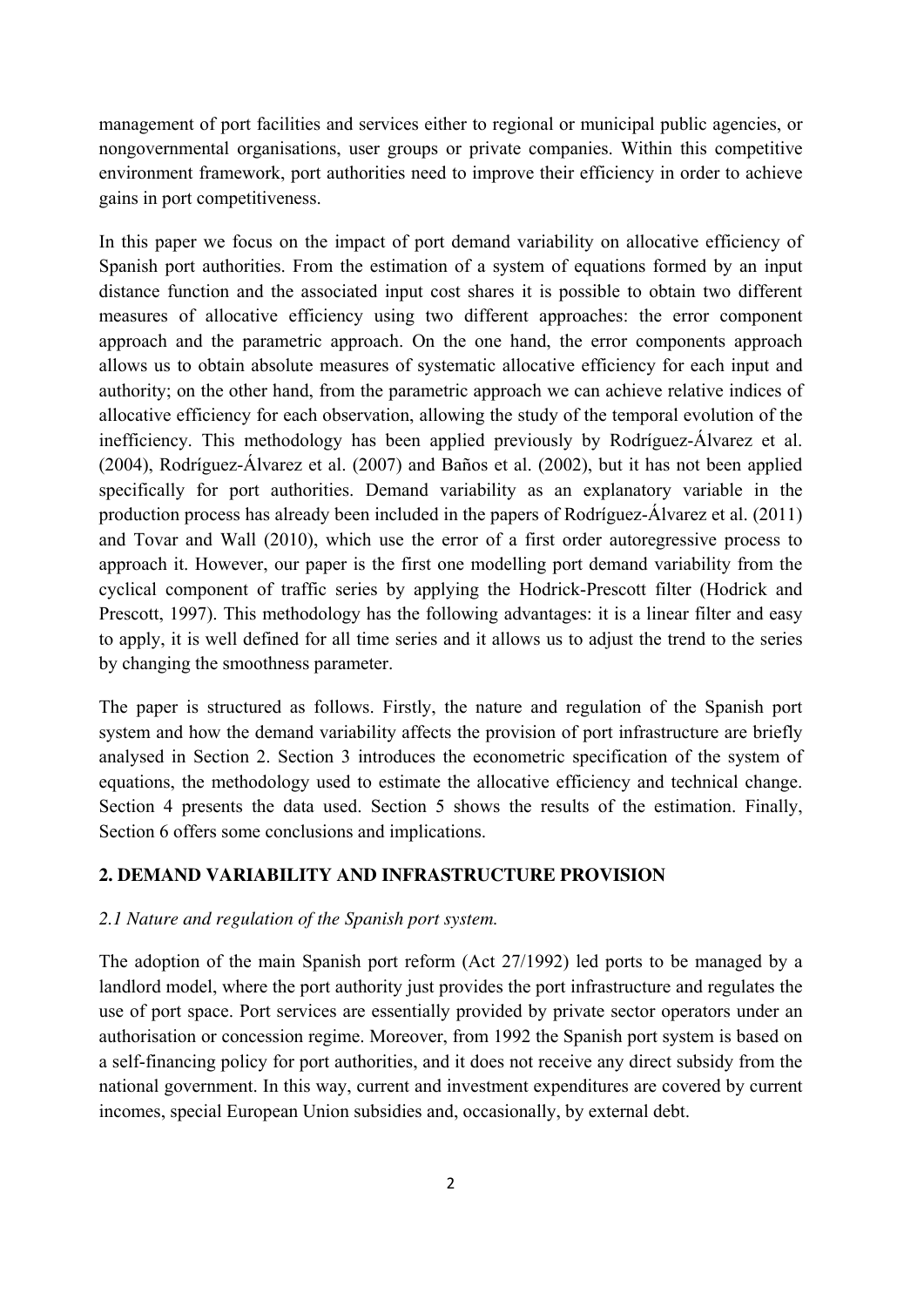These ports authorities have to face uncertainty since the number of vessels arriving at a port in a given period of time is subject to some variability, i.e., a certain proportion of demand is unpredictable. Port authorities prefer not to reject these vessels because of the lack of capacity; this is due to concern about their incomes and the negative effects on their reputation and reliability. Therefore, there is an inclination to maintain excess capacity on infrastructure to serve all ships which arrive at the port. These choices have an impact on costs of ports given that firms facing stochastic demand wishing to provide a universal service cannot be technically efficient (Gaynor and Anderson, 1995). Therefore, ports facing some uncertainty must have infrastructure, personnel and other services to attend to a larger number of ships that they serve on average over the course of a year.

Besides, port infrastructures have an indivisible nature, so port authorities cannot adapt them immediately to changes in demand, and therefore need to have minimum dimensions and infrastructures to enable them to supply potential demand. The problem arises in those periods when there are unexpected increases in demand. If ports do not have an excess capacity to enable them to face these increases, ships may suffer delays and congestion problems which in turn may lead to their clients replacing the port with a less congested one, and therefore, as mentioned above, their incomes would be reduced and their image with their current and potential clients would be deteriorated. This fact encourages overcapacity in ports.

Finally, demand variability plays an important role in investment decisions in port infrastructure. The regulation of the European Union governing Structural Funds, Cohesion Fund and Instrument for Structural Policies for Pre-Accession expressly requires an ex-ante Cost-Benefit Analysis (CBA) of investment projects whose budget exceeds 50 million Euros, 10 million and 5 million Euros, respectively. The ex-ante CBA needs to be able to predict future flows of costs and benefits which directly dependent on forecasted demand. It is at this stage that uncertainty hinders these predictions. The usual way of dealing with uncertainty is to present alternative estimates under different scenarios for the explanatory variables of demand, i.e. using sensitivity analysis. However, there are few examples of ex-post CBA which try to evaluate the net economic return of an infrastructure with actual demand. In the next sections we present a methodology to evaluate the impact on variability of demand on technical efficiency.

# *2.2 Modelling of demand variability*

Following Rodríguez-Álvarez et al. (2011) and Tovar and Wall (2010) we include estimations of demand uncertainty as explanatory variables to assess the effect of demand variability on both the production process and allocative efficiency. The main differences of our paper are the following: firstly we study the provision of infrastructures by port authorities while the authors mentioned above analyse cargo handled services performed by private terminals which operate in ports. Secondly, they estimate a system of equations formed by a cost function and the corresponding share equations, whereas we have chosen an input-oriented distance function instead of a cost one. There are other differences in data periodicity, while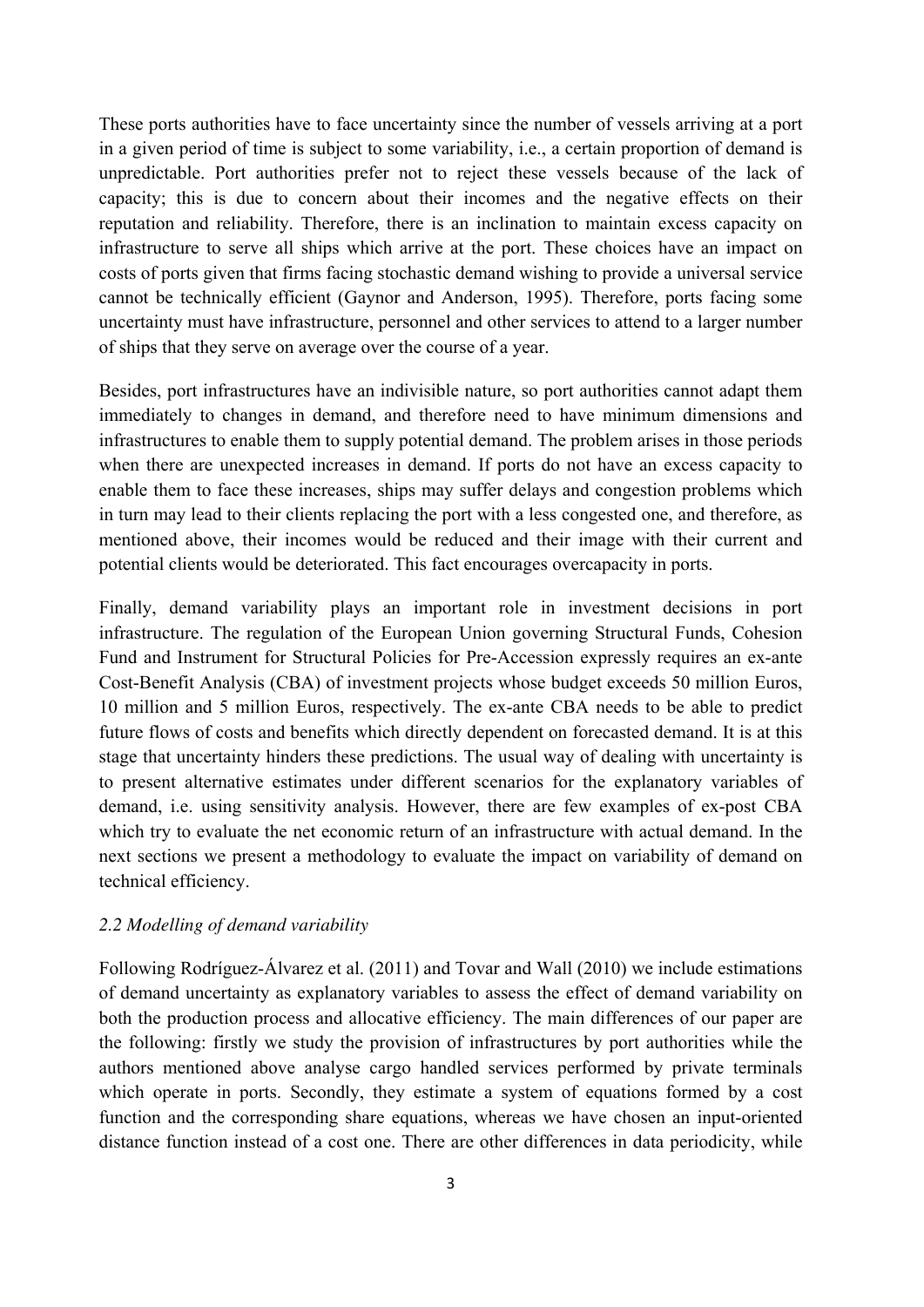they use monthly data, we work with annual data. Finally, in our paper, demand variability is modelled by the cyclical component of each type of traffic considered, so we obtain an approximation of the demand variability for each kind of traffic, while they model uncertainty by the error component of a process AR(1), regressing demand from period *t-1* on demand from period *t*. It is possible to extract the cyclical component using the Hodrick-Prescott filter (1997).

Under the assumption that all time series  $y_t$  are the sum of two components: on one hand a trend or permanent component  $g_t$  and on the other hand a cyclical component  $c_t$  as equation (1) shows, which are uncorrelated with each other and taking into account the prior knowledge that growth component varies "smoothly" over time, the Hodrick and Prescott method allows extraction of the trend series

$$
y_t = g_t + c_t \qquad t = 1, 2, ..., T \tag{1}
$$

The estimation of the secular component is obtained by minimising the expression (2):

$$
\sum_{t=1}^{T} (y_t - g_t)^2 + \lambda \sum_{t=2}^{T-1} ((g_{t+1} - g_t) - (g_t - g_{t-1}))^2
$$
 (2)

where the parameter  $\lambda$  is a positive number that depends on the frequency of the data and penalises volatility in the growth component of the series, when  $\lambda$  is high, the penalty will be greater and therefore the trend will be smoother, while if  $\lambda$  is closer to zero, the trend will have a greater resemblance to the original series. When  $\lambda$  tends to infinity, the solution is the same as would be provided by least squares.

Hodrick and Prescott recommend a value of  $\lambda = 1600$  for quarterly data. The default value of  $\lambda$  in some econometric programs is equal to 100 times the square of the data frequency. Of course for the quarterly data it provides the same result as that obtained by these authors. Therefore, for annual data, as in our case, we can consider  $\lambda = 100$ .

The choice of smoothness parameter is carried out from a sensitivity analysis taking values similar to other studies in which the Hodrick-Prescott filter is applied on annual series. These papers are presented by Dolado et al. (1993) and Backus and Hehoe (1992). We have made three estimations for different values of  $\lambda$ :  $\lambda$ =100,  $\lambda$ =300,  $\lambda$ =800, we have not found significant differences among them and we can check the robustness of the model, not being particularly sensitive to changes in  $\lambda$ . Finally, we have chosen  $\lambda$ =100.

# **3. ECONOMETRIC SPECIFICATION**

Following Rodríguez-Álvarez et al. (2004) we use two different approaches to calculate a measure of allocative efficiency (Atkinson and Cornwell, 1994). The first approach is called error components approach and allows us to obtain absolute rates of systematic allocative inefficiency for each authority and input. On the other hand, the parametric approach provides relative indices of allocative inefficiency for each observation.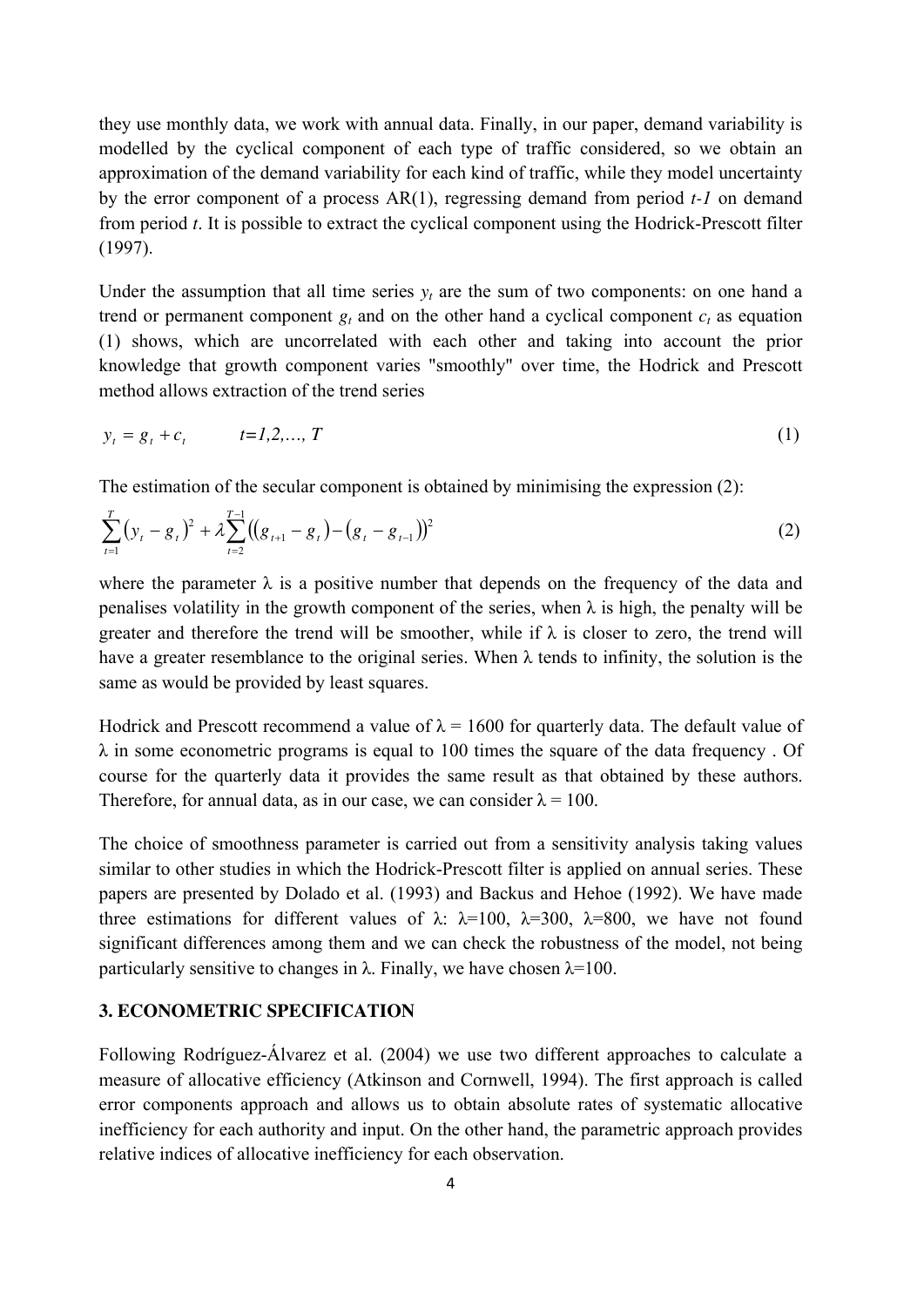The calculation of these indices from any of the two methods above mentioned requires, in our case, the estimation of a system of equations formed by an input-oriented distance function and its associated share equations.

The choice of an input oriented distance function, instead of an output oriented distance function, can be justified by the conditions under which port authorities develop their activities, i.e., the authorities do not have control over the volume of traffic which will use their facilities, but they can decide about the inputs that they will use. Therefore, our system of equations is configured as follows:

$$
\ln 1 = \ln D(x_{ht}, y_{ht}, S_{ht}, T) + v_{ht} + u_h
$$
\n(3)

$$
\frac{x_{i_{hl}}w_{i_{hl}}}{C_{hi}} = \frac{\partial \ln D(x_{hi}, y_{hi}, S_{hi}, T)}{\partial \ln x_{i_{hl}}} + v_{i_{hl}} + A_{i_{hl}}
$$
\n(4)

where  $D(x<sub>h</sub>,y<sub>h</sub>,S<sub>h</sub>,T)$  is the short run input distance function, *x* is an input vector, *y* is an output vector, *S* is a quasi-fixed input, and *T* is the time trend. The subscript *h* relates to the *hth* port authority and *t* relates to the time period. The error components  $v_{ht}$  and  $v_{iht}$  represent statistical noise, being random disturbance terms distributed with zero mean. The error component *uh* represents the specific individual effects associated with each authority, which includes technical efficiency as unobservable and time-invariant differences among authorities, but does not contain the cost of allocative efficiency. Finally, the term *Aiht* represents allocative inefficiencies, represented by the difference between actual and stochastic input cost shares, with  $u_h$  and  $A_{iht}$  being inherently independent.

For the estimation of the input distance function, a flexible functional form has been chosen: a multiproduct translog input distance function. Once the translog functional form has been applied, the system of equations (3)-(4), becomes the following:

$$
\ln 1 = \beta_0 + \sum_{i=1}^{n} \alpha_i \ln x_{iht} + \frac{1}{2} \sum_{i=1}^{n} \sum_{j=1}^{n} \alpha_{ij} \ln x_{iht} \ln x_{jht} + \sum_{r=1}^{m} \beta_r \ln y_{rht} + \frac{1}{2} \sum_{r=1}^{m} \sum_{s=1}^{m} \beta_{rs} \ln y_{rht} \ln y_{sht} + \sum_{r=1}^{m} \sum_{i=1}^{n} \delta_{ir} \ln x_{iht} \ln y_{rht} + \chi_s \ln S_{ht} + \frac{1}{2} \sum_{s=1}^{m} (\ln S_{ht})^2 + \sum_{i=1}^{m} \chi_{Si} \ln S_{ht} \ln x_{iht} + \sum_{r=1}^{m} \chi_{Sr} \ln S_{ht} \ln y_{rht} + \pi_{T} \sum_{r=1}^{m} \tau_{TT} T^2 + \sum_{i=1}^{n} \pi_{iT} T \ln x_{iht} + \sum_{r=1}^{m} \pi_{Tr} T \ln y_{rht} + \theta_{TS} T \ln S_{ht}
$$
\n
$$
\sum_{r=1}^{m} \tau_{Cr} CC_r + v_{ht} + u_h
$$
\n(5)

$$
\frac{x_{i_{h1}}w_{i_{h1}}}{C_{h1}} = \alpha_i + \sum_{j=1}^{n} \alpha_{ij} \ln x_{j_{h1}} + \sum_{r=1}^{m} \delta_{ir} \ln y_{r_{h1}} + \chi_{Si} \ln S_{h1} + \pi_{Ti} T + v_{i_{h1}} + A_{i_{h1}} \tag{6}
$$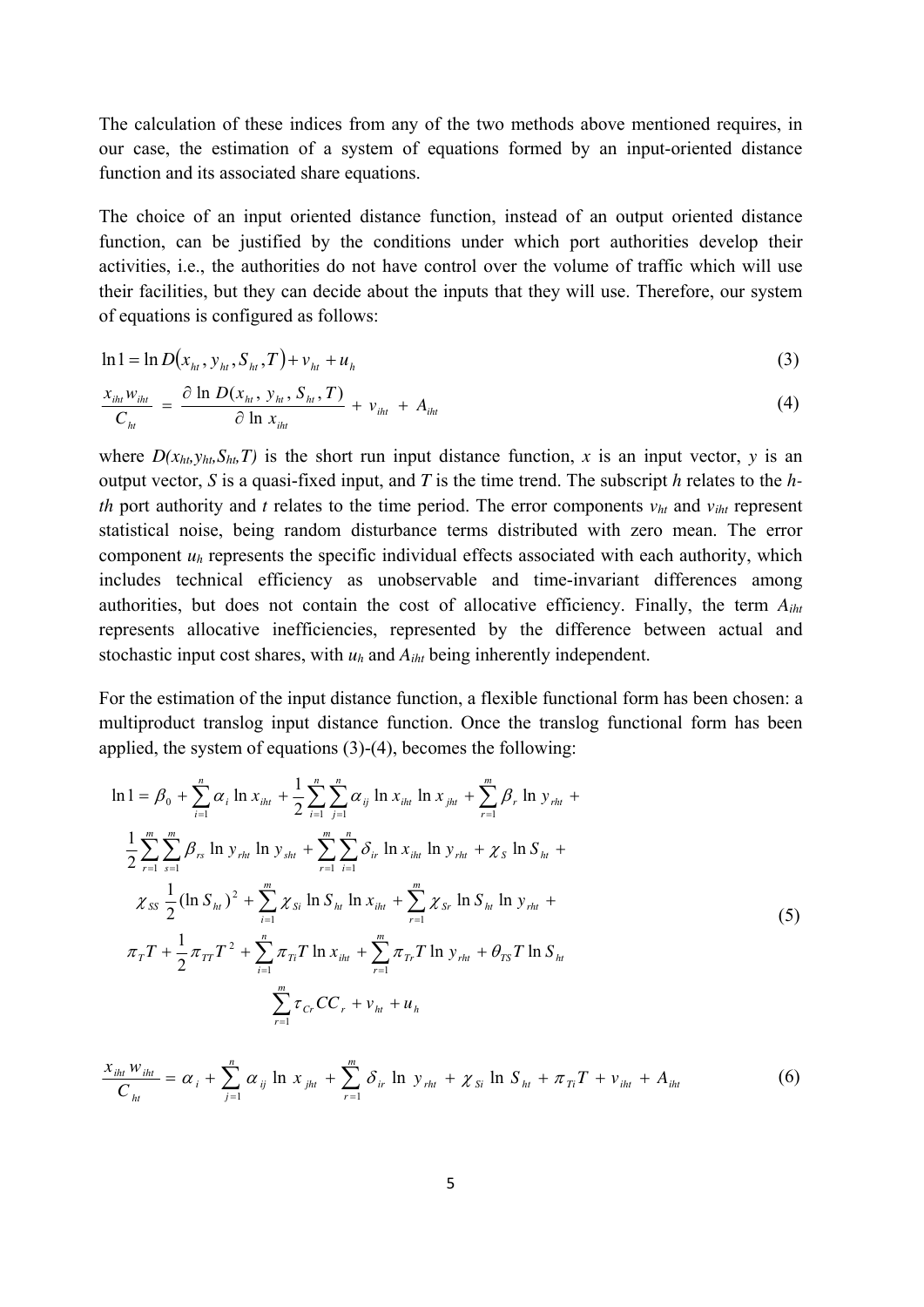where  $y = (y_1, \ldots, y_m)$  is the output vector,  $x=(x_1, \ldots, x_n)$  is the input vector, *S* is the quasi-fixed input,  $CC=(CC<sub>1</sub>,...CC<sub>m</sub>)$  is the cyclical components vector defined in section 2.2 and *T* is a time trend representing non-neutral technical change. The subscript *h=1,…,H* relates to the *hth* authority, *t* relates to the time period and finally,  $v<sub>ht</sub>$  and  $v<sub>ibt</sub>$  represent the statistical noise,  $u_h$  and  $A_{iht}$  represent individual effects (technical inefficiency) and allocative inefficiency, respectively.

Homogeneity of degree one of the input distance function in variable inputs is enforced by imposing the restrictions:

$$
\sum_{i=1}^n \alpha_i = 1, \sum_{i=1}^n \alpha_{ij} = 0, \sum_{i=1}^n \delta_{ir} = 0, \sum_{i=1}^n \chi_{Si} = 0, \sum_{i=1}^n \pi_{Ti} = 0.
$$

We also impose the symmetry conditions:

$$
\alpha_{ij} = \alpha_{ji}, \beta_{rs} = \beta_{sr}, \delta_{ir} = \delta_{ri}, \chi_{Si} = \chi_{is}, \chi_{Sr} = \chi_{rs}, \pi_{Ti} = \pi_{iT}, \pi_{Tr} = \pi_{rT}, \theta_{TS} = \theta_{ST}.
$$

Given that the variables are divided by their geometric means, the first-order coefficients can be interpreted as elasticities at the sample mean

#### *3.1 Error components approach*

Allocative efficiency is modelled from of the input cost share equations. The components *Aiht* are interpreted as a measure of allocative inefficiency which could be systematic given the characteristics of the Spanish port infrastructures. If this inefficient behaviour really occurs, the mean of this component for each authority and input  $(a_{ih})$  should be different from zero. Then, equation (4) is transformed as follows:

$$
\frac{x_{i_{h1}}w_{i_{h1}}}{C_{h1}} = (\alpha_i - a_{i_h}) + \sum_{j=1}^{n} \alpha_{ij} \ln x_{j_{h1}} + \sum_{r=1}^{m} \delta_{ir} \ln y_{r_{h1}} + \chi_{Si} \ln S_{h1} + \pi_{Ti} T +
$$
\n
$$
(v_{i_{h1}} + A_{i_{h1}} - a_{i_h})
$$

where the transformed error terms have zero means.

The coefficients *aih* can be interpreted as follows: if *aih* is positive, the input *i* is being overutilised with respect to the other inputs, if  $a_{ih}$  is equal to zero, the input *i* is being utilised in the optimal proportion, and finally, if  $a_{ih}$  is negative, the input  $i$  is being infra-utilised.

#### *3.2 Parametric approach*

Economic theory shows that a firm minimises its costs when the marginal rate of technical substitution of a pair of inputs equals the ratio of their prices. However, in this methodology it is not necessary to assume that firms minimise their real costs. This is interesting because port authorities operate under special conditions which do not necessarily require them to minimise their costs; on one hand, they operate without competition so they have less incentives to be efficient and on the other hand, they may have others objectives apart from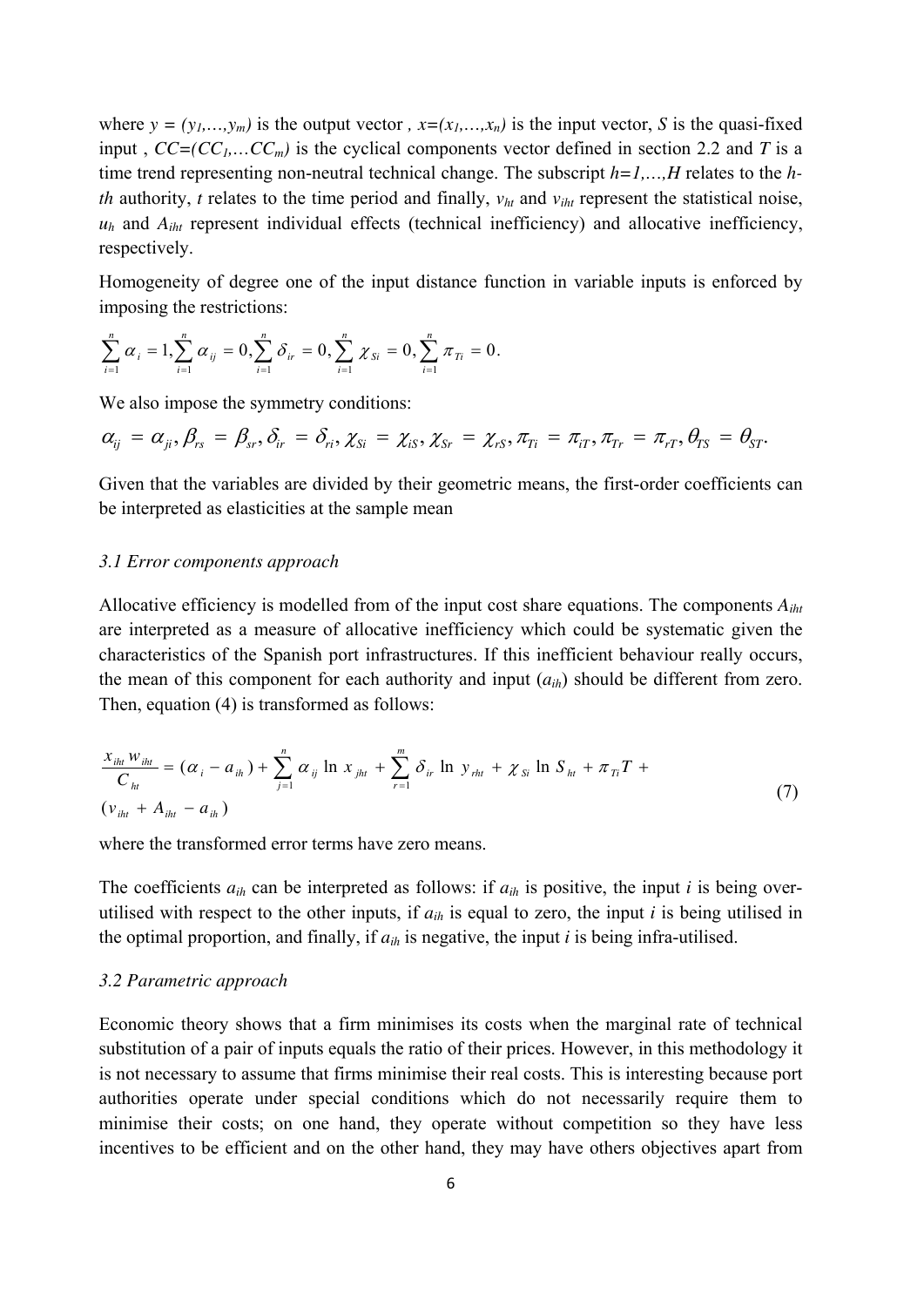cost minimisation, such as regional development, welfare maximisation… so this approach allows us not to assume that port authorities minimise their costs. Then, it is valid whether they minimise their shadow costs or not, which implies that the marginal rate of technical substitution is equal to the ratio of the shadow prices of the inputs  $(\mathbf{w}_i^s)$ 

$$
MRTS_i^j = \frac{MRP_i}{MRP_j} = \frac{w_i^s}{w_j^s}
$$
\n
$$
(8)
$$

Therefore, a firm is efficient, i.e., it minimises its costs, when the shadow price ratios coincide with market price ratios. However, if there is allocative inefficiency, the two price ratios differ.

Färe and Grosskopf (1990) obtain shadow prices from input distance function using the dual Shepard's lemma:

$$
\frac{\partial D(x_{ht}, y_{ht}, S_{ht}, T)/\partial x_{iht}}{\partial D(x_{ht}, y_{ht}, S_{ht}, T)/\partial x_{jht}} = \frac{w_{iht}^s}{w_{jht}^s}
$$
(9)

where  $w^s$  is the shadow prices vector.

To study the magnitude and direction of such deviations, a relationship between shadow price ratios and actual price ratios is introduced by means of parametric price corrections:

$$
\frac{w_{iht}^s}{w_{jht}^s} = k_{ij} \frac{w_{iht}}{w_{jht}}
$$
 (10)

From the parameters estimated in (3)-(4), we obtain indices of allocative inefficiency for each observation according to the expression:

$$
k_{ij} = \frac{x_{jht} w_{jht} \left[ \hat{\alpha}_i + \sum_{j=1}^n \hat{\alpha}_{ij} \ln x_{jht} + \sum_{r=1}^m \hat{\delta}_{ir} \ln y_{rht} + \hat{\chi}_{Si} \ln S_{ht} + \hat{\pi}_{Ti} T \right]}{x_{iht} w_{iht} \left[ \hat{\alpha}_j + \sum_{j=1}^n \hat{\alpha}_{ij} \ln x_{jht} + \sum_{r=1}^m \hat{\delta}_{jr} \ln y_{rht} + \hat{\chi}_{Sj} \ln S_{ht} + \hat{\pi}_{Tj} T \right]}
$$
(11)

If  $k_{ij}=1$ , there is allocative efficiency; if  $k_{ij} > 1$ , input *i* is under-utilised relative to input *j*; if  $k_{ij}$ <1, input *i* is over-utilised relative to input *j*.

#### *3.3 Technical change*

Supposing that the trend variable collects the technical change, we can obtain it from the distance function as follow:

$$
\frac{\partial D(x_{ht}, y_{ht}, S_{ht}, T, CC_{ht})}{\partial T} = \pi_T + \pi_{TT}T + \sum_{i=1}^{n} \pi_{Ti}x_{iht} + \sum_{r=1}^{m} \pi_{Tr}y_{rht} + \theta_{TS}S_{ht}
$$
\n(12)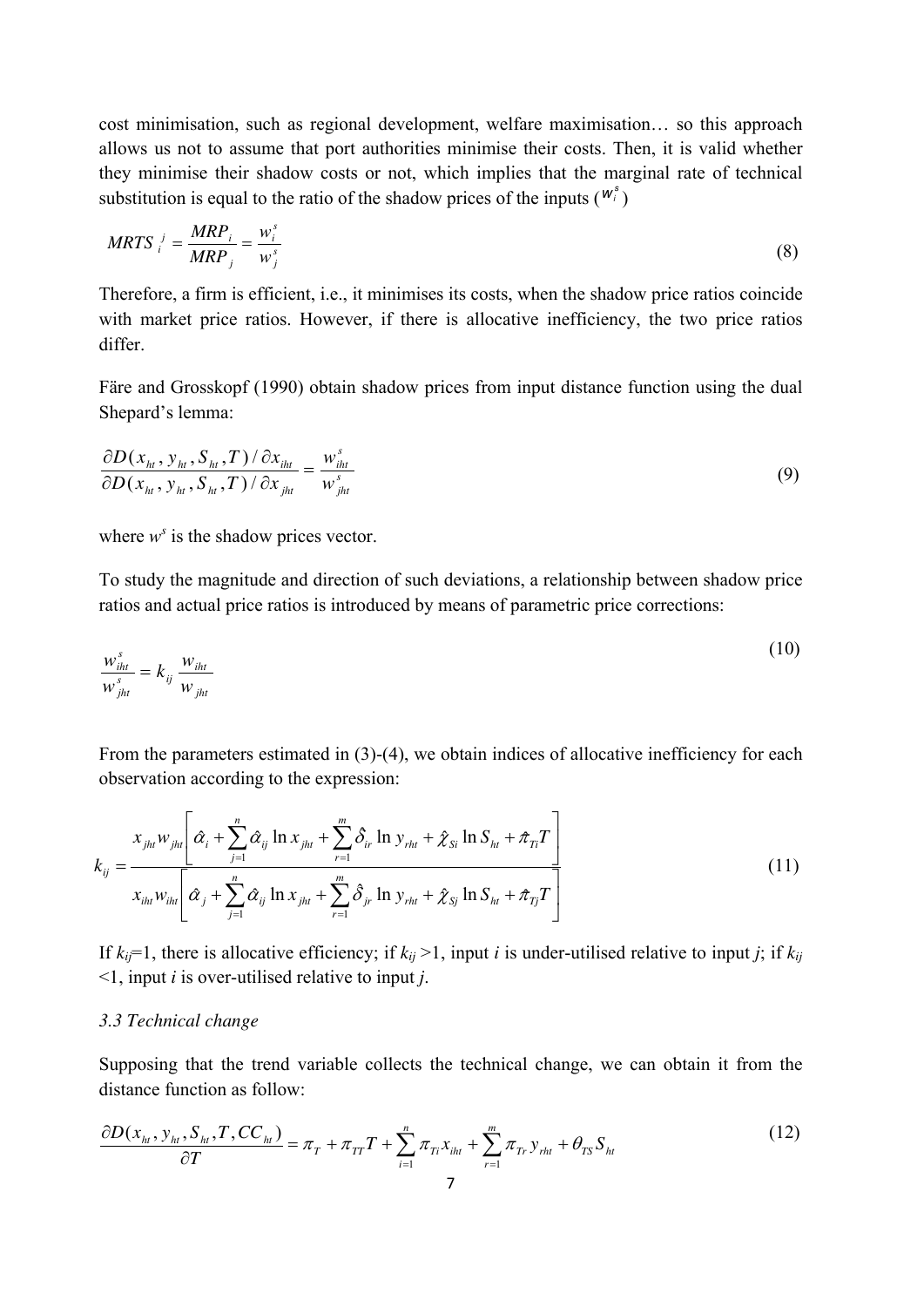In equation (12) we can identify four components of technical change (Baltagi and Griffin, 1988; Bhattacharyya and Mitra, 1997):

 $\sum_{i=1}^n$ *i*  $T_i$ <sup> $\chi$ </sup>iht 1 Non-neutral technological change (NTC),  $\sum \pi$ Pure technological change (PTC),  $\pi$ <sub>T</sub> +  $\pi$ <sub>TT</sub>T  $\sum_{r=1}^m$ *r Tr rht y* 1 Scale-augmenting technological change (STC),  $\sum \pi$ 

Quasi-fixed factor augmenting technological change  $\theta_{rs}$ S

The first component represents the neutral technological change, which does not affect the use of factor and the degree of scale economies. The second term includes the effect of technological change on the inputs participations, so a positive sign of  $\pi_{\tau_i}$  implies that technological change is intensive in the use of input *i*, while a negative value means that technological progress is saved on input *i*. The third component is the impact of technological change on the economies of scale, a positive value of this term suggests that size elasticity, and therefore the minimum efficient scale, increases with time, so authorities can take advantage of greater economies of scale. Finally, the fourth component shows the effect of technological change on the quasi-fixed factor.

# **4. DATA DESCRIPTION**

The sample consists of 27 Spanish port authorities which manage 46 ports. For these ports, annual data from 1986 until 2007 are available, being the complete panel data set of 594 observations<sup>3</sup>.

The data were gathered from the annual reports of Puertos del Estado (several years). This information has been used in other studies such as Coto-Millán et al. (2000), Baños-Pino et al. (1999), González and Trujillo (2008), Martínez-Budría et al. (1999), Núñez-Sánchez et al. (2011), etc.

Port activity is multiproduct and for this reason we have taken into account five outputs: Liquid bulk  $(y_1)$ , Solid bulk  $(y_2)$ , Containerised general cargo  $(y_3)$ , Non-containerised general cargo (y<sub>4</sub>) and Passengers (y<sub>5</sub>). We also include three variable inputs: Labour (x<sub>1</sub>), Variable capital  $(x_2)$  and Intermediate consumption  $(x_4)$ . Finally, a quasi-fixed input is defined in the specification of the distance function: Deposit surface (S), input cost shares and the cyclical components of traffics. Table 1 shows the variables, their construction and their descriptive statistics.

#### INSERT TABLE 1 HERE

#### **5. ESTIMATION AND RESULTS**

<sup>&</sup>lt;sup>3</sup> It is necessary to point out that the authorities of Almería and Motril are separated since 2005. However, in order to simplify the analysis, we have considered both authorities as a unit during the entire sample period.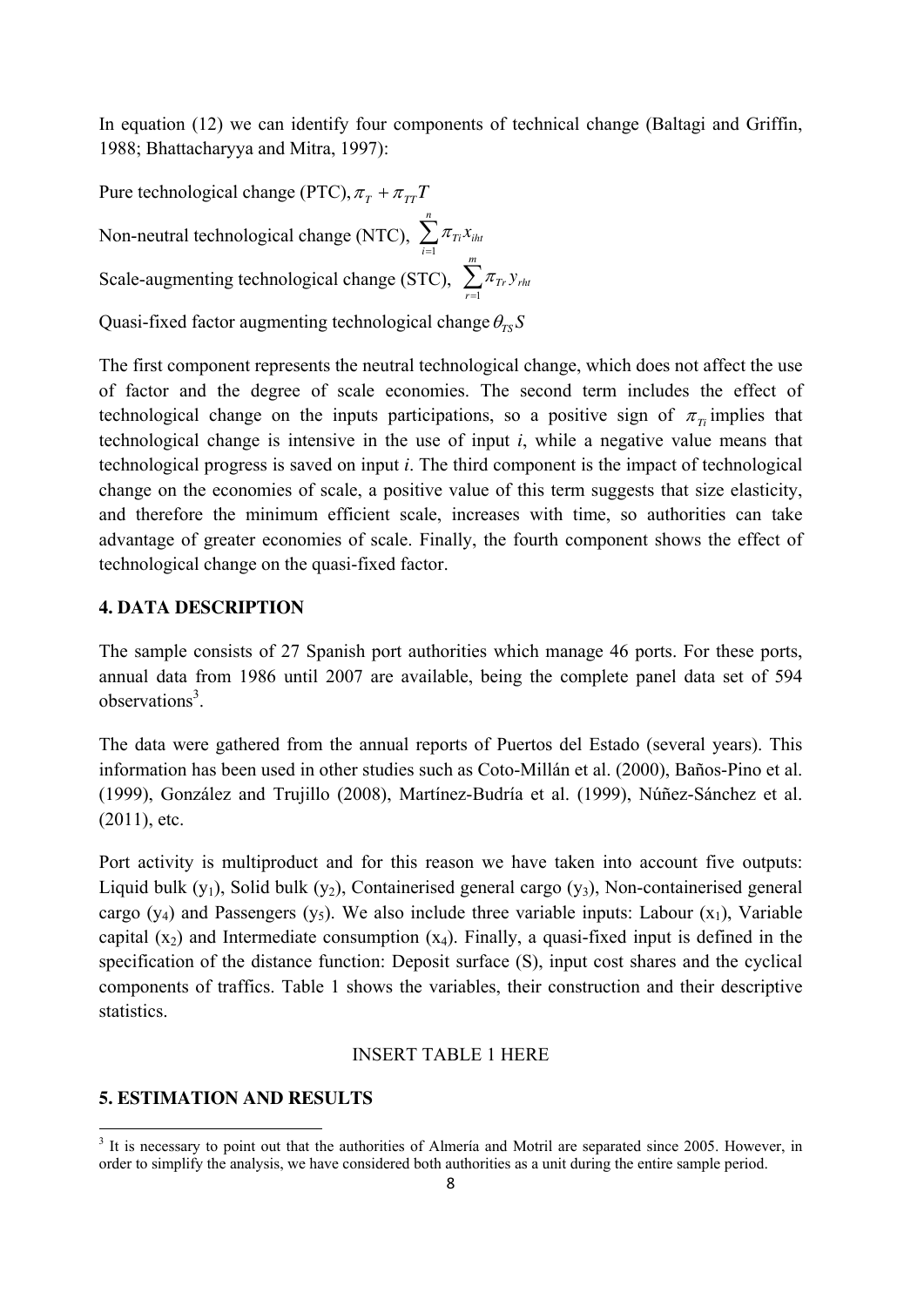In order to avoid endogeneity problems for the inputs, the system of equations (5)-(6) has been estimated using instrumental variables (Iterated Three-Stage Least Squares), which is equivalent to maximum likelihood estimation. Since the analysis focuses only on the provision of port infrastructure, outputs are not considered endogenous as agents that have some power over where o when cargo will be moved are port terminals, so we consider that port authorities just have control over the inputs that they contract. The instruments used are the input variables lagged one period. This analysis focuses only on the provision of port infrastructure, therefore outputs are not considered endogenous since port authorities do not have control over them. We assume that this control belongs to the port terminals and shipping companies who decide where the freight will be moved.

Table 2 shows the results of the estimation using three different models. First, the system of equations has been estimated using pooled data (model 1). This specification does not distinguish among the port authorities which form the data panel, so it cannot collect the presence of unobserved heterogeneity. In this way, not taking into account this heterogeneity may lead to biased estimations. The second specification for estimation corresponds to a fixed effect estimation where unobserved heterogeneity is collected by the inclusion of a set of dummies which represent the effect of time-invariant individual characteristics of each port authority. This model is the most appropriate when unobserved heterogeneity is correlated with the regressors used in the specification if this correlation does not exist, a random effects model would provide more efficient estimations than the fixed effects one. In this way, model 3 presents the specification of a random effects estimator. Therefore, if there is no correlation among unobserved heterogeneity and regressors, both models (model 2 and 3) give us consistent estimations, but model 3 would be the most efficient. If that correlation occurs, model 3 would be inconsistent and therefore model 2 is the right one.

In order to analyse the validity of model 1, test it is tested against model 2 using a Wald test. If the test rejects the null hypothesis, model 2 is more appropriate than model 1, if we cannot reject the hypothesis, model 1 would be chosen. The result obtained provides empirical evidence for rejecting the pooled model. Once model 1 has been rejected, the choice between model 2 and model 3 has been carried out by a Hausman test: if this contrast leads us not to reject the null hypothesis, it means that the difference between both estimators is very small, so we should choose the most efficient one, i.e., the random effects estimator, if instead the test reject the null hypothesis, the fixed effect model should be chosen. The Hausman test result leads us to reject the null hypothesis and therefore the model that best fits the characteristics of the sample is the fixed effects model. In this way we find evidence that unobserved heterogeneity of the port authority is correlated with the regressors included in the specification.

#### INSERT TABLE 2

From the estimation of model 2 we can see that, at the sample mean, the regularity conditions are satisfied: it is non-decreasing and quasi-concave in variable inputs, decreasing in outputs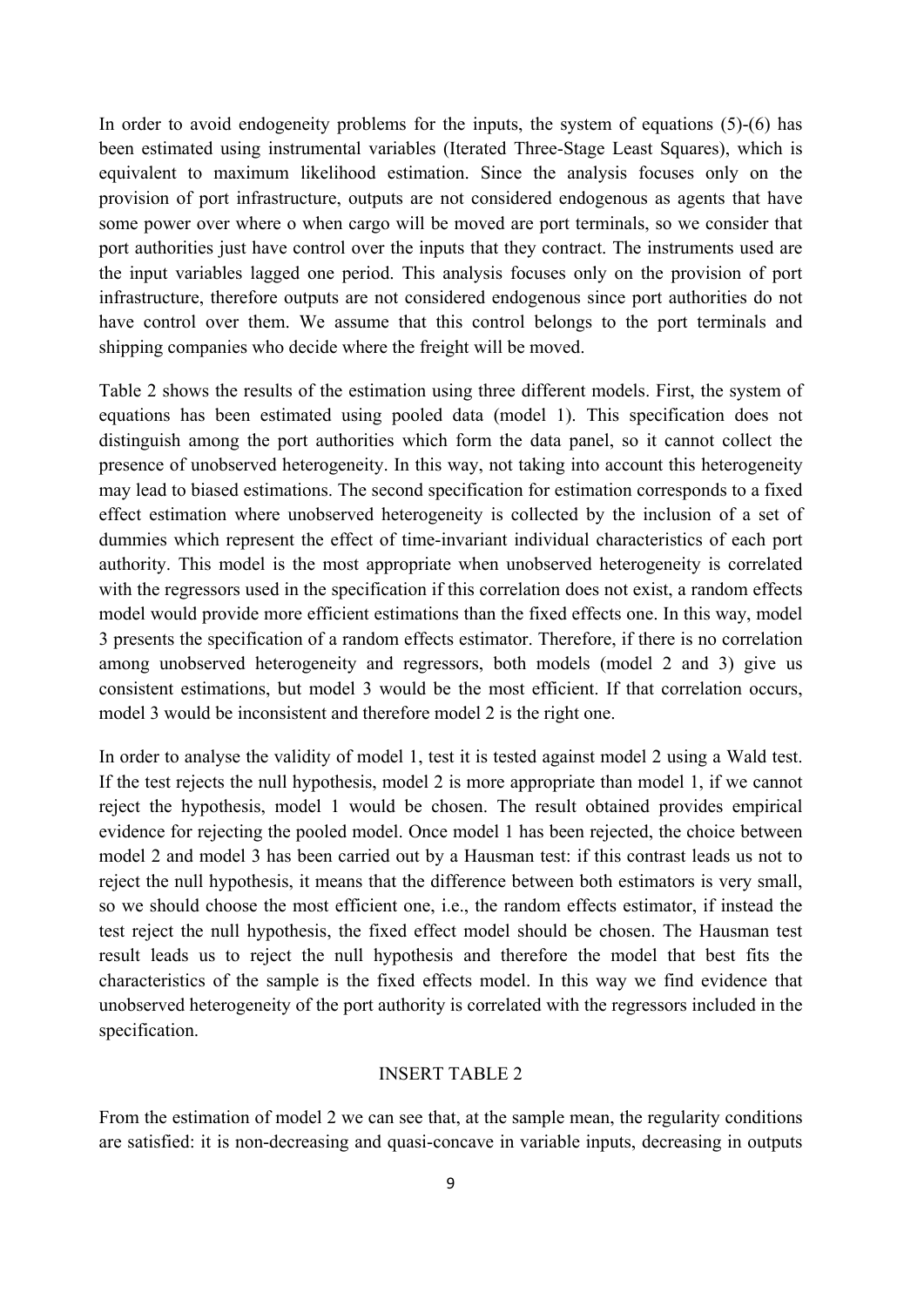and homogeneous of degree one in variable inputs. Moreover, we have tested whether the technology underlying the estimated distance function is homothetic and Wald test statistics lead us to reject this hypothesis. Therefore, we can conclude that the proportions of inputs used for port authorities depend on the level of output.

Table 2 shows that every first-order coefficient is statistically significant and has the expected sign. The parameters of variable inputs are positive and, thus, indicate that distance from the limit increases when the use of input grows. On the other hand, output parameters are negative, evidencing that if outputs increase, the distance will be reduced. The sum of the first-order output parameters is less than one in absolute value, indicating the presence of increasing returns to scale. Moreover, we can conclude that labour presents a higher elasticity than the rest of variable inputs and that elasticity of non-containerised general cargo is the highest in relation with the other elasticities related to outputs.

We also find evidence of the existence of technological progress since the coefficient associated to the trend is positive and significant. The results also show that this technical progress is labour-saving while increasing the use of capital and intermediate consumption. Furthermore, if we take into account the scale effect on technological change, we can see that the coefficients of the trend iterations with only two products are statistically different from zero. These are non-containerised general cargo and passengers. In the first case, the parameter is positive which means that there has been technical progress. Such progress in the case of port authorities could translate into savings of space. Therefore port authorities could supply more of this commodity with a lower increase in costs due to the use of new economies of scale. By contrast, in the other case, the coefficient related to passengers is negative which means that the effects of this traffic on the production process of the authorities are becoming worse over time. If we add the six parameters of these iterations, the result is very close to zero, which means that the efficiency scale has not changed. Finally, the effect of technological change on the quasi-fixed input is positive which means the use of this input improves over this period.

On the other hand, the deposit area coefficient is negative and statistically significant, which means that the marginal productivity of deposit area is negative. This result could be partially explained due to the fact that port authorities have more deposit area than previously needed (Rodríguez-Álvarez et al. 2007).

The coefficients of the cyclical components are all non-significant except the cyclical component of containerised general cargo<sup>4.</sup> This is a logical result, given that this type of traffic has become the most important traffic in recent decades and maybe the most desirable for port authorities, showing a dramatic growth because it is the most efficient and cheapest traffic, being also highly competitive. A negative sign in its coefficient means that the variability has a negative effect on the productivity of port authorities. From the duality

<sup>&</sup>lt;sup>4</sup> This result may be due to the structure of the data. If instead of having annual data, monthly or even quarterly data were available, demand variability would be clearer, since shipping traffic has a highly seasonal component.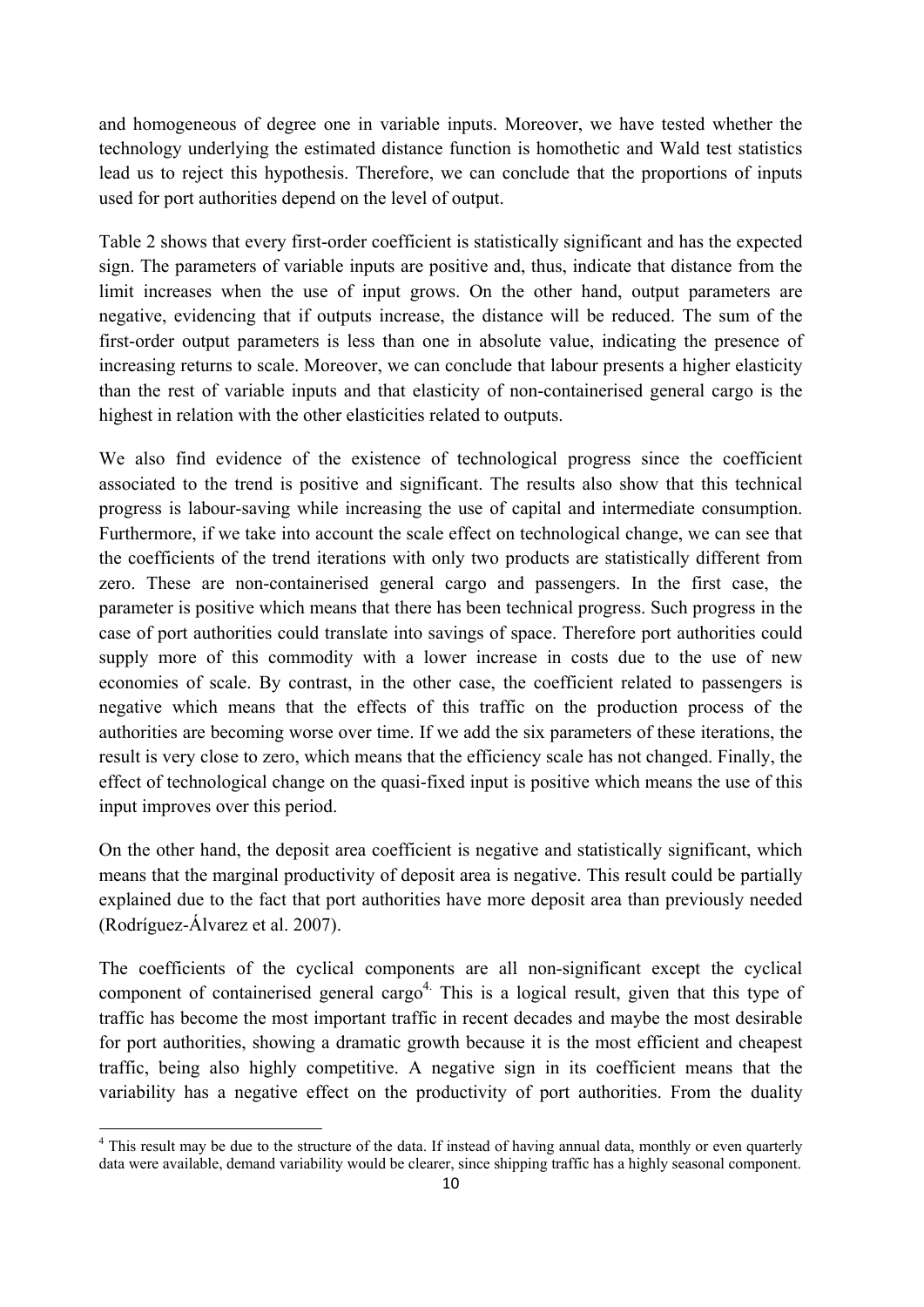between distance function and cost function we can obtain the marginal cost of containerised general cargo traffic variability.

$$
MCCC_r = -\frac{\partial \ln D(y, x, CC, S, T)}{\partial \ln CC_r} \frac{C}{CC_r} \quad \forall \ \mathbf{r} = 1,...,m
$$
 (13)

where *C* is the total cost. Given that only the effect of the cyclical component of containerised general cargo is nonzero at the usual confidence levels, its marginal cost is the most important. Therefore, from equation (13) we can conclude that, at the mean, a percentage increase of 1% in this cyclical component causes, *ceteris paribus*, an increase of 0.051% in variable costs.

As mentioned above, the inclusion of the cyclical components of the traffics seems not to have an effect on the production process of the port authorities, with the exception of containerised general cargo, so we may infer that demand variability is not the major cause of excess of capacity. Probably, others factors such as competition with the nearest ports, the Averch-Johnson effect linked to the rate of return regulation, or vertical relationships with other ports operators may have a greater weight than the uncertainty when port authorities make investment decisions on capacity.

From the estimation of the system of equations it is also possible to obtain the allocative efficiency indices mentioned in Section 4. Allocative efficiency indices estimated by error components approach are shown in Table 3. These parameters represent the existing systematic allocative inefficiency over the sample period for each input and port authority.

# INSERT TABLE 3

The authorities from Bahía de Algeciras, Bilbao, Ferrol-S.Cibrao, Huelva, Vigo and Vilagarcía are allocative efficient in the use of variable capital and labour, whereas Avilés, Sevilla and Málaga only use the variable capital in the correct way. The remaining authorities use these inputs in an inefficient way, they over-utilise these inputs when the indices are greater than zero and *vice versa*. The intermediate consumptions are inefficiently allocated by all authorities except Castellón, Huelva and Santander<sup>5</sup>.

Table 3 shows that those authorities located on islands follow a common pattern. At the mean, they tend to under-utilise the labour and over-use the variable capital, while in the case of Ceuta and Melilla both over-use the labour input and under-use the variable capital.

Annex I shows the rankings of the systematic allocative efficiency for each input.

As already mentioned, these indices allow us to measure the systematic or time invariant allocative inefficiency in which port authorities incur during the development of their productive activity, while the parametric approach allows us to obtain relative indices of

 $<sup>5</sup>$  This result may be due to the construction of the variable which encompasses all supplies, external services...</sup> forming a heterogeneous group.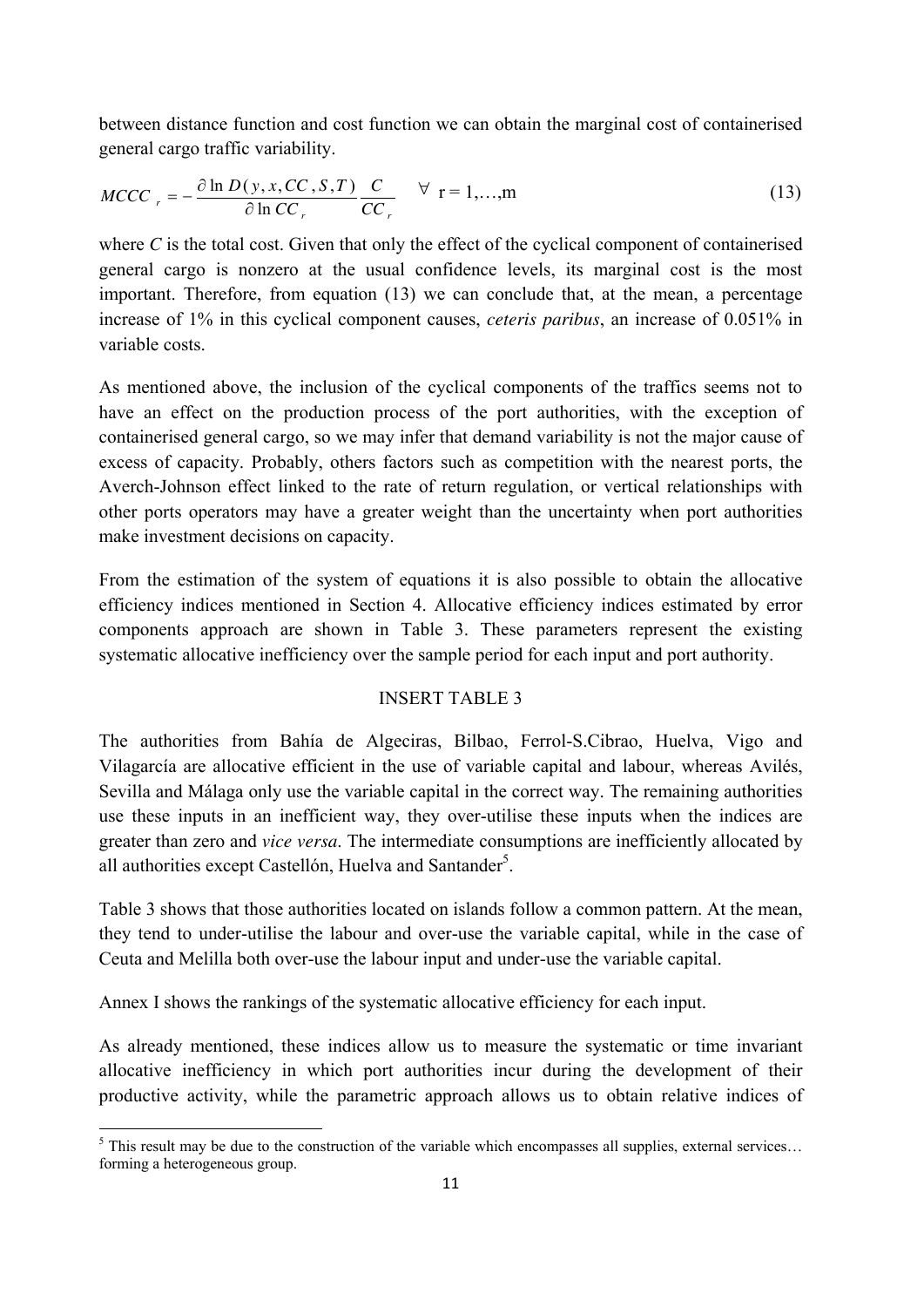allocative efficiency  $(k_{ii})$  for observation. Table 4 shows the average indices for each port authority. It is important to remember that a *kij* coefficient greater than one indicates that the factor i is being underutilised with respect to factor j and *vice versa*, and therefore t-statistics in Table 4 test if the parameter  $k_{ij}$  is equal or different to one by a test of means.

#### INSERT TABLE 4

From Table 4 we can see that port authorities from Cadiz, Castellón, A Coruña, Las Palmas, Baleares, Pontevedra, Santa Cruz de Tenerife, Santander and Tarragona underuse labour with respect to variable capital. On the opposite side, Alicante, Almeria, Barcelona, Cartagena, Ceuta, Gijón, Málaga and Pasajes overuse labour with respect to variable capital. The remaining port authorities are efficient in their use of these inputs. When we introduce the intermediate consumption in the estimation of these indices the number of efficient port authorities is reduced. In the case of the relation between labour and intermediate consumption, just Avilés and Huelva are efficient while Bahía de Algeciras, Cadiz, Barcelona, Bilbao, Castellón, Las Palmas, Baleares, Pasajes, Pontevedra, Santa Cruz de Tenerife, Santander, Sevilla, Tarragona, Valencia and Vigo underused labour with respect to intermediate consumption, the remaining authorities behaved in the opposite manner. Finally, in terms of proportion in the use of variable capital relative to intermediate consumption, the authorities from Castellón, Huelva, Pontevedra and Santander are efficient in an allocative way, while Bahía de Algeciras, Aviles, Cadiz, Barcelona, Bilbao, Las Palmas, Baleares, Pasajes, Santa Cruz de Tenerife, Sevilla, Tarragona, Valencia and Vigo, on average, underuse the capital with respect to intermediate consumption, otherwise occurring in the other authorities.

Table 5 reports the average values of the efficiency indices (systematic and relative) for different percentiles of the deposit area variable. It shows that the levels of systematic allocative efficiency for intermediate consumption improve with increasing deposit area. In the case of labour and capital, the systematic indices indicate an efficient behaviour regardless of the area in all percentiles except the  $50<sup>th</sup>$  one, so we can conclude that there is not a relevant relation between these indices and the deposit area. In the case of the indices obtained from the parametric approach, the index which links labour and capital does not show a clear relation between  $k_{x1x2}$  and deposit area while the indices which relate intermediate consumption with the other variable inputs improve with the area size until the  $90<sup>th</sup>$ , in which they become worse. Thus we can conclude that the inefficiency levels increase when the largest authorities are included in the percentile, although without reaching the levels of the first percentiles.

#### INSERT TABLE 5

The results show that the proportions in which the variable inputs are used are not optimal in most cases, and therefore costs would be reduced by improving the levels of allocative efficiency. For that to occur, it is important to determine whether variable inputs would be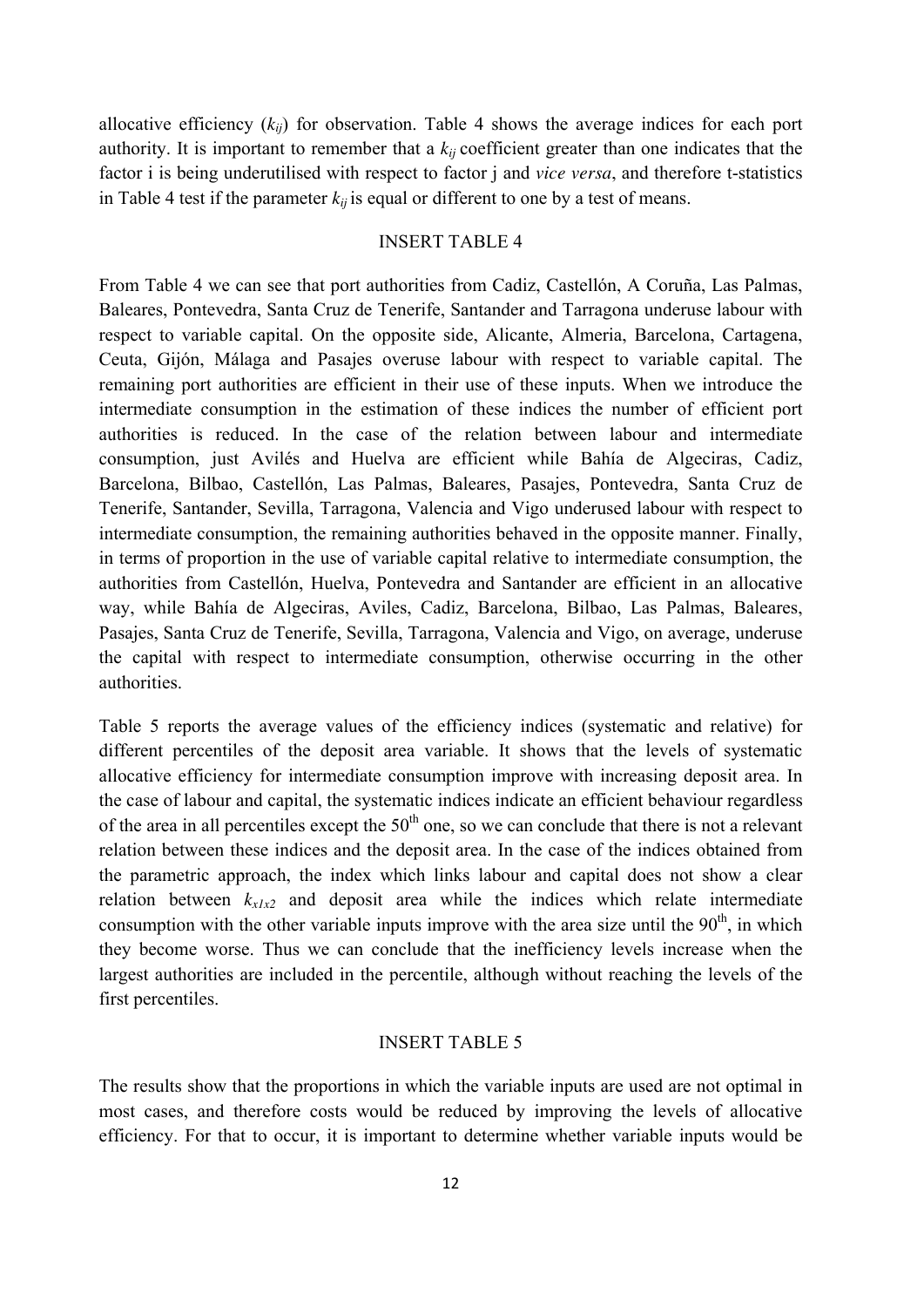adequate substitutes. From the estimated distance function it is possible to analyse the degree of substitutability among variable inputs by means of Morishima substitution elasticities .

These elasticities inform about the variations of shadow prices given a variation in the input quantity. Positive values indicate complementarity between inputs while negative values represent substitutability. Morishima elasticities are divided into two components: on one hand, the cross-price elasticity shadow  $(E_{ii})$  which tell us if the input pairs are net substitutes or net complementaries, and on the other hand, the elasticity price (*Eii*). These elasticities are formally defined as follows:

$$
M_{ij}(y, x) = -d \ln[D_i(y, x / x_i) / D_j(y, x / x_j) / d \ln[x_i / x_j]
$$
  
=  $x_i D_{ij}(y, x) / D_j(y, x) - x_i D_{ii}(y, x) / D_i(y, x)$   
=  $E_{ij}(y, x) - E_{ii}(y, x)$  (15)

The results from the estimation of Morishima elasticities and their components are show in Tables 6 and 7. These results indicate that there is little scope for substitution between different pairs of inputs which, according to Rodríguez-Álvarez et al. (2004), implies that resolving allocative inefficiency is a difficult task. The estimated values of the shadow price elasticities have the expected sign for all inputs. The estimation of the cross-shadow price elasticities shows that labour is a net complementary input with variable capital and intermediate consumption, with the value of the cross-shadow price elasticity for variable capital and intermediate consumptions not being significant. Finally, the estimation of Morishima elasticities shows that labour is complementary with variable capital and intermediate consumption, confirming the results obtained previously. On the other hand, the Morishima elasticity between variable capital and intermediate consumption is not statistically significant.

## INSERT TABLE 6

#### INSERT TABLE 7

# **6. CONCLUSIONS**

This paper is an empirical application of a system of equations formed by an input distance function and cost share equations in order to assess the allocative inefficiency in which Spanish port authorities incur in the development of their economic activity. From this system of equations it is possible to estimate two different measures of allocative efficiency using two approaches: on one hand, the error components approach provides an absolute measure of systematic allocative inefficiency for each authority and input. On the other hand, the parametric approach allows obtaining relative indices of allocative inefficiency between pair of inputs for each observation. Our paper is the first one modelling demand variability using the cyclical component of the traffics in order to include estimations of uncertainty as explanatory variables in the distance function. The cyclical component of the traffic series has been extracted applying the Hodrick-Presscot filter. Moreover, from the duality between the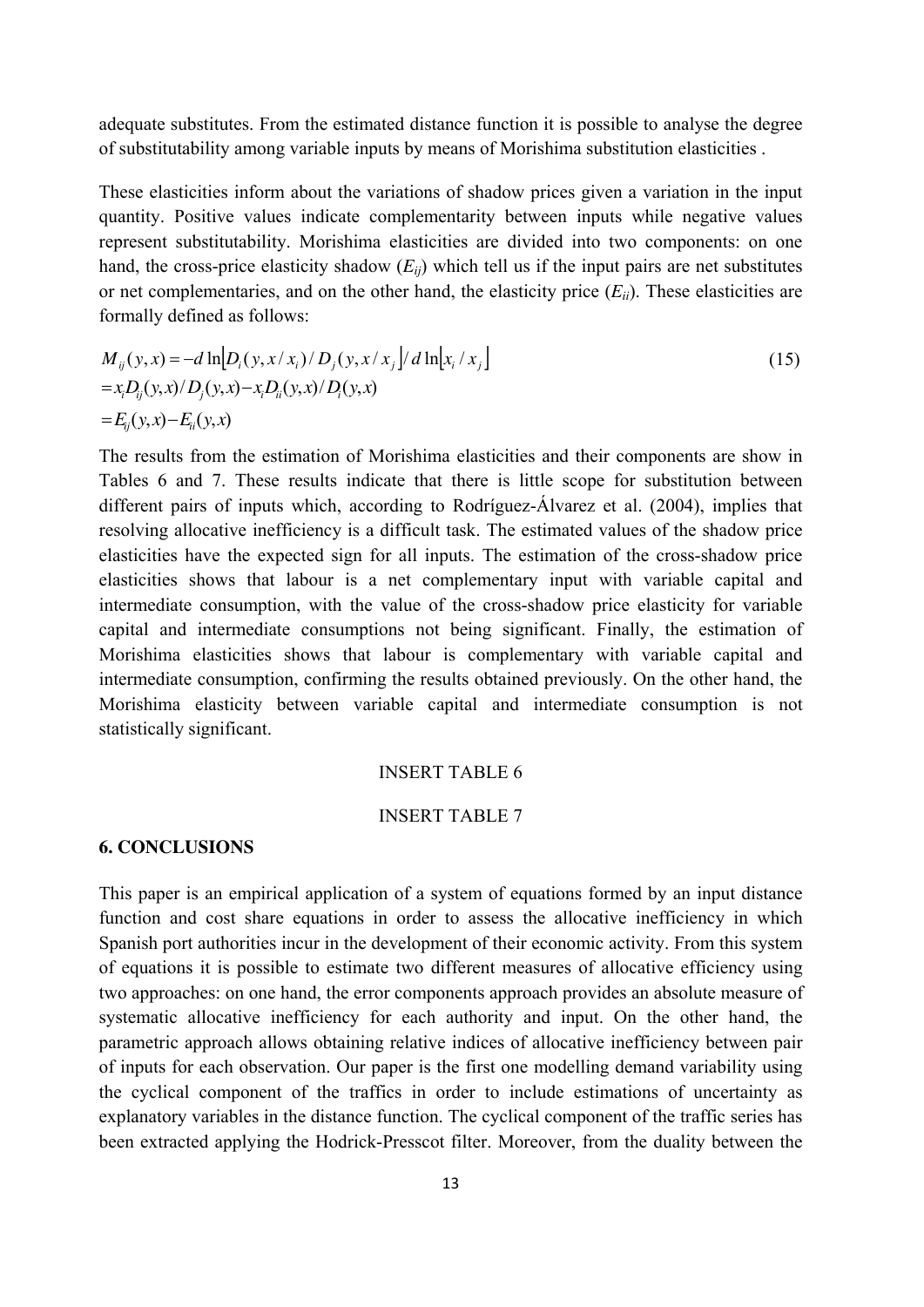distance function and cost function, we have estimated the marginal cost associated with the uncertainty.

This empirical model has been applied to a panel of data formed by 27 Spanish port authorities during the period 1986-2007. The sample period has been characterised by an important growth of maritime traffic and several regulatory changes which have led these authorities to be managed by a landlord model and operate according to principles such as financial and operating autonomy, competence, quality and efficiency, with a growing participation of the private sector in port activities.

The main results of the paper are: first, we have found empirical evidence of the existence of increasing returns to scale and non-neutral technological progress. Second, after the inclusion of demand variability estimations as explanatory variables, only the cyclical component of containerised general cargo is significant at the usual confidence levels. This makes sense because this kind of traffic is the most competitive and volatile. Third, the marginal productivity of deposit area is negative due to the existence of an excess of capacity. From this and the former results, we conclude that demand variability is not the main reason for the excess of capacity; other factors such as regulation (Averch-Johnson effect), competition between nearest ports or vertical relationships among port operators may be more important determinants than uncertainty on the investment decisions on capacity. Our model is not prepared to discuss what the effect of these factors on investment decisions is, but it could be a good starting point for future research. Finally, it has been found that resource allocation is not efficient. Moreover, the estimations of Morishima elasticities show that the possibilities of substitution between pairs of inputs are very limited, so the allocative inefficiencies in the Spanish port system are difficult to solve in the short term.

## **REFERENCES**

Atkinson SE, Cornwell C (1994) Parametric estimation of technical and allocative inefficiency with panel data. Int Econ Rev 35(1): 231-243.

Backus D, Kehoe P (1992) International evidence on the historical properties of business cycles. Am Econ Rev 82 (4): 864-888.

Baltagi BH, Griffin JM (1988) A general index of technical change. J of Polit Econ 96: 20-41.

Baños-Pino J, Coto-Millán P, Rodríguez-Álvarez A (1999) Allocative efficiency and overcapitalization: An application. Int J of Transp Econ XXVI(2): 181-199.

Bhattacharyya A, Mitra K (1997) Decomposition of technological change and factor bias in Indian power sector: An unbalanced panel data approach. J of Prod Anal 8: 35-52.

Coto-Millán P, Baños-Pino J, Rodríguez-Álvarez A. (2000) Economic efficiency in Spanish ports: Some empirical evidence. Marit Policy and Manag 27(2): 169-174.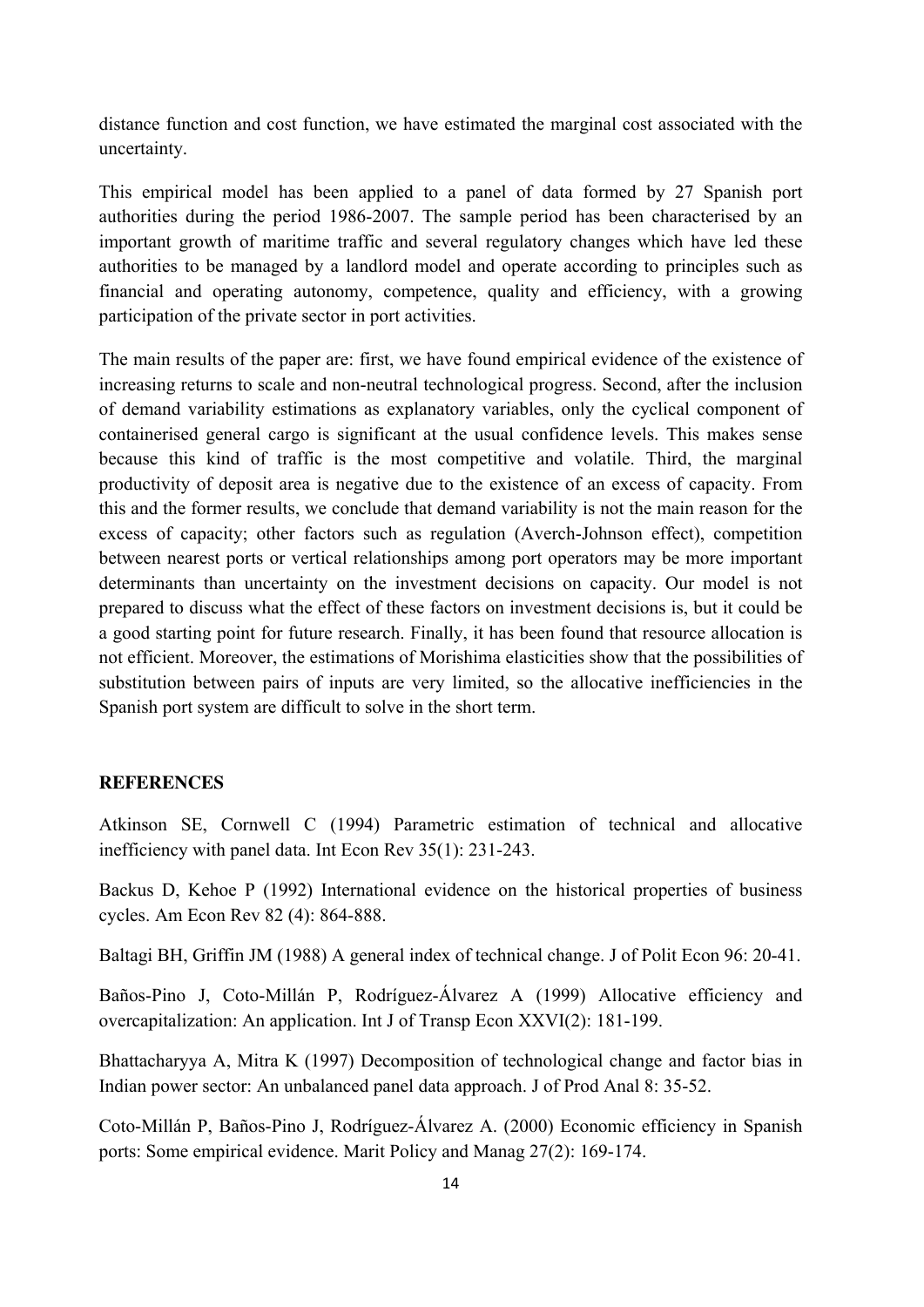Dolado J, Sebastián M, Vallés J (1993) Cyclical patterns of the Spanish economy. Banco de España. Working paper nº 9324.

Färe R, Grosskopf S. (1990). A distance function approach to price efficiency. J of Public Econ 43: 123-126.

Gaynor M, Anderson GF (1995) Uncertain demand, the structure of hospital costs, and the cost of empty hospital beds. J of Health Econ 14: 291-317.

González MM, Trujillo L (2008) Reforms and infraestructure efficiency in Spain's container ports. Transp Res A 42: 243-257.

Hodrick RJ, Prescott EC (1997) Postwar U.S. business cycles: An empirical investigation. J of Money, Credit, and Bank 29(1): 1-16.

Martínez-Budría E, Díaz-Armas R, Navarro-Ibáñez M, Ravelo-Mesa T (1999) A study of the efficiency of Spanish port authorities using data envelopment analysis. International J of Trans Econ XXVI (2): 237-253.

Nuñez-Sánchez R., Jara-Díaz S., Coto-Millán P. (2011) Public regulation and passengers importance in port infrastructure costs. Transp Res A, 45: 653-666.

Puertos del Estado (several years) *Anuario estadístico*, Ministerio de Fomento, Madrid.

Rodríguez-Álvarez A, Fernández-Blanco V, Knox Lovell CA (2004) Allocative inefficiency and its costs: The case of Spanish public hospitals. International J of Prod Econ 92: 99-111.

Rodríguez-Álvarez A, Tovar B, Trujillo L (2007) Firm and time varying technical and allocative efficiency: An application to port cargo handling firms. Int J of Prod Econ 109: 146-161.

Rodríguez-Álvarez A, Tovar B, Wall A (2011) The effect of demand uncertainty on port terminal costs. J Transp Econ Policy 45(2): 303-328.

Tovar B, Wall A (2010) Economies of scale and scope in service firms with demand uncertain: An application to a Spanish port. Fundación de las Cajas de Ahorros. Working paper No 565/2010.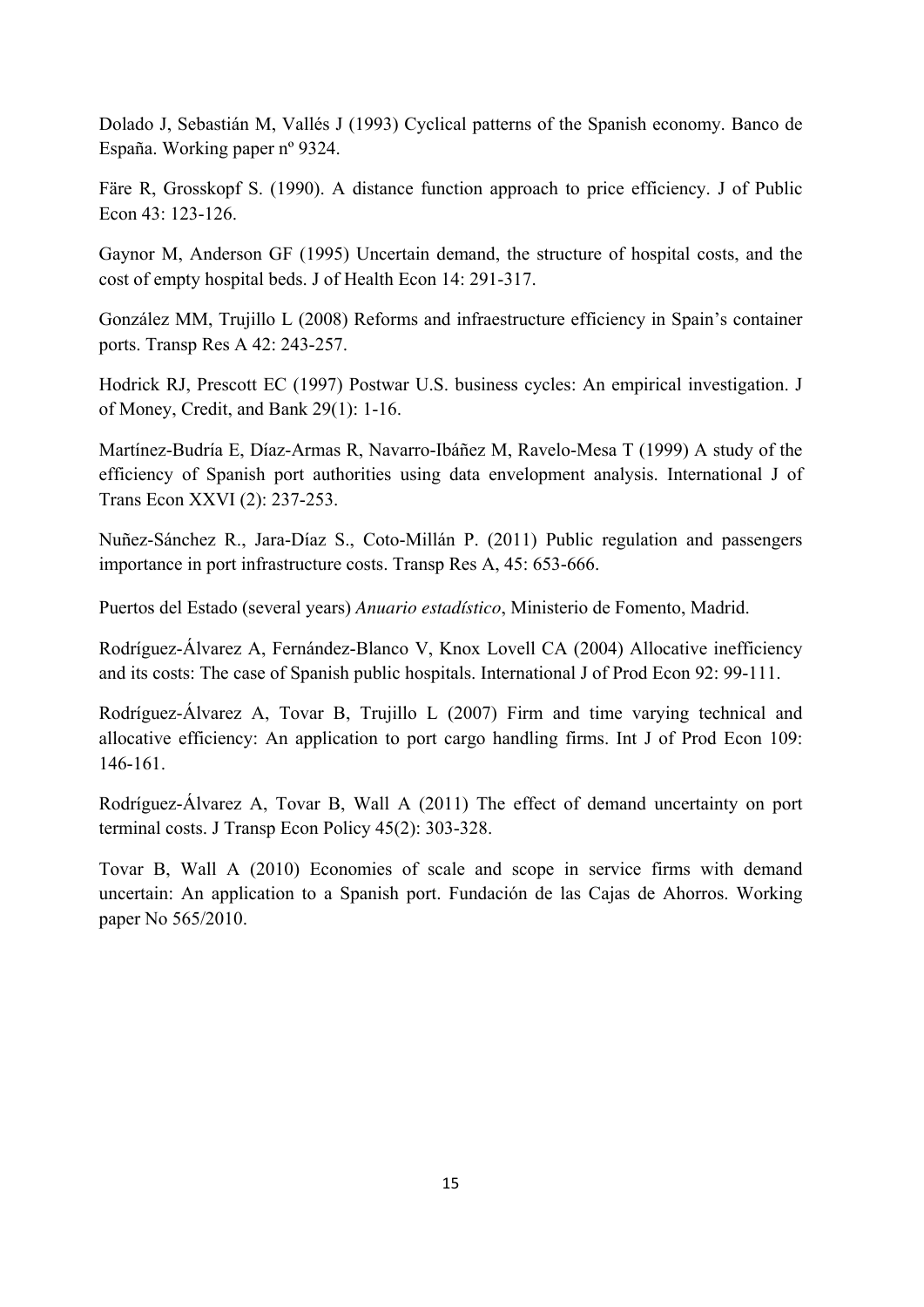|                       | Variables Description       | Construction                                                                             | Units                          | Mean         | St. dev      | Max        | Min       |
|-----------------------|-----------------------------|------------------------------------------------------------------------------------------|--------------------------------|--------------|--------------|------------|-----------|
| $X_1$                 | Labour                      | The average annual number of employees                                                   | Number of workers              | 228.81       | 128.65       | 823        | 41.00     |
| $X_2$                 | Variable capital            | Annual depreciation expense                                                              | <b>Constant thousand Euros</b> | 7,756.98     | 6,096.72     | 3,1142     | 632.00    |
| $X_3$                 | Intermediate consumption    | Annual<br>consumption<br>services<br>expense,<br>externally provided plus other expenses | Constant thousand Euros        | 5,188.73     | 4,908.01     | 3.,0748    | 139.00    |
| ${\bf S}$             | Deposit surface             | Stocking area                                                                            | Squared-meters                 | 556,482.38   | 672,155.93   | 4,110,396  | 11,354.00 |
| $\sh_1$               | Labour cost share           | Labour cost divided by total cost                                                        | Share                          | 0.41         | 0.09         | 0.65       | 0.20      |
| $\rm sh_2$            | Capital cost share          | Capital cost divided by total cost                                                       | <b>Share</b>                   | 0.36         | 0.08         | 0.62       | 0.18      |
| sh <sub>3</sub>       | Intermediate<br>cost share  | consumption Intermediate consumption cost divided by total<br>cost                       | Share                          | 0.23         | 0.07         | 0.56       | 0.03      |
| $y_1$                 | Liquid bulk                 | Annual liquid bulk traffic                                                               | Ton                            | 4,640,798.55 | 5,819,802.18 | 22,772,847 | 0.00      |
| $y_2$                 | Solid bulk                  | Annual solid bulk traffic                                                                | Ton                            | 2,997,545.15 | 3,182,834.34 | 19,658,167 | 6,210.00  |
| $y_3$                 | Containerised general cargo | Annual container throughput in tons                                                      | Ton                            | 2,122,073.85 | 5,364,087.93 | 42,468,177 | 0.00      |
| $y_4$                 | Non-containerised<br>cargo  | general Annual non-containerised<br>general<br>cargo<br>throughput in tons               | Ton                            | 1,357,992.19 | 1,481,894.52 | 9,768,065  | 61,067.00 |
| <b>y</b> <sub>5</sub> | Passengers                  | Annual passengers moved                                                                  | Thousand passengers            | 610,820.39   | 1,172,725.37 | 5,793,708  | 0.00      |

# **Table 1: Variables and sample descriptive statistics (1986-2007)**

Source: Puertos del Estado.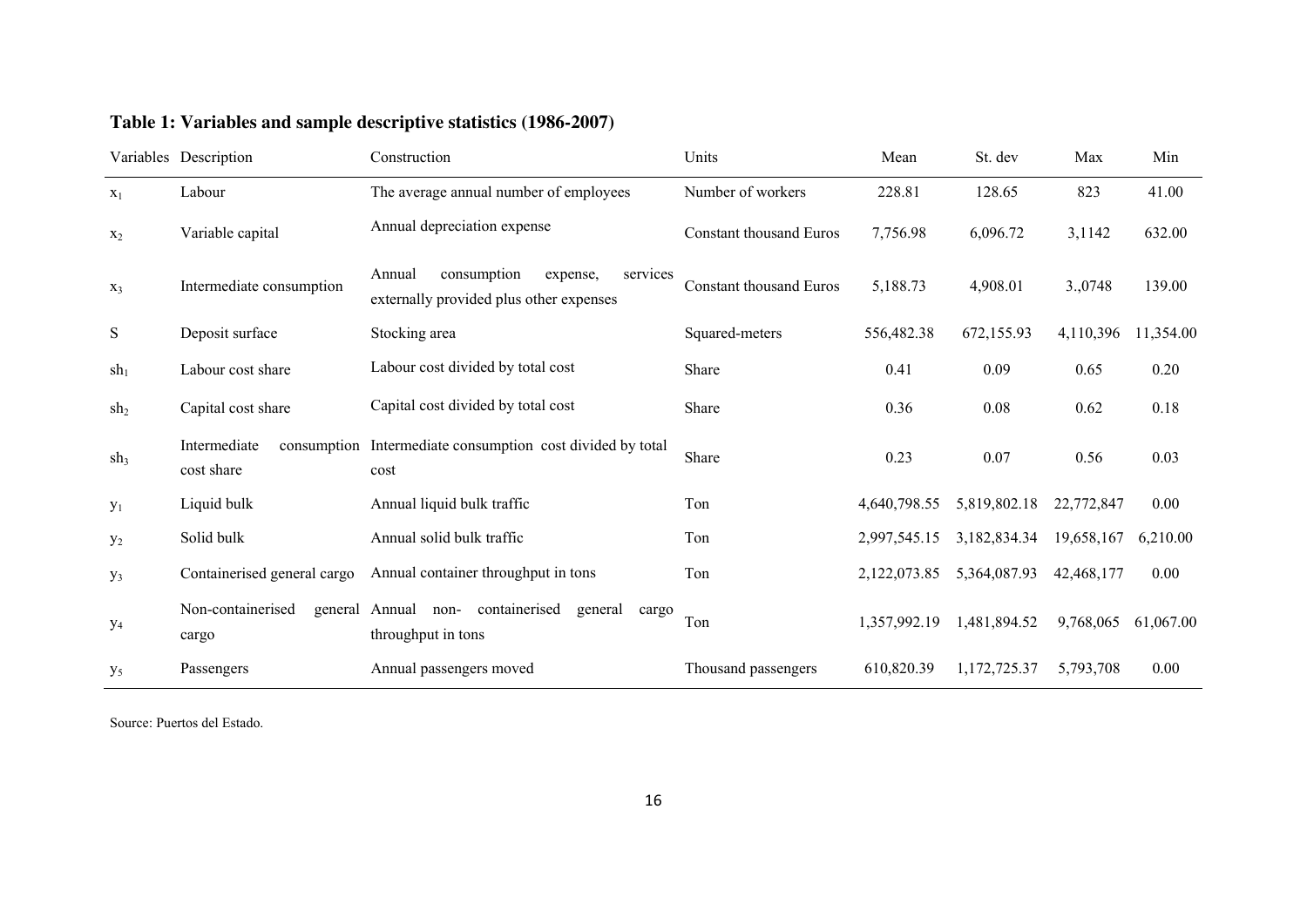| Variable        | Model 1     |        |             | Model 2     |        |             | Model 3     |            |             |
|-----------------|-------------|--------|-------------|-------------|--------|-------------|-------------|------------|-------------|
|                 | Coefficient |        | t-statistic | Coefficient |        | t-statistic | Coefficient |            | t-statistic |
| Const.          | 0.0347      |        | 1.09        | 0.4462      | ***    | 3.69        | $-0.0091$   |            | $-1.19$     |
| $L(x_1)$        | 0.4056      | ***    | 211.03      | 0.4053      | ***    | 210.62      | 0.4045      | ***        | 207.84      |
| $L(x_2)$        | 0.3647      | ***    | 286.46      | 0.3649      | ***    | 282.5       | 0.3654      | ***        | 284.41      |
| $L(x_3)$        | 0.2297      | ***    | 244.42      | 0.2298      | ***    | 250.27      | 0.2300      | ***        | 247.03      |
| $L(y_1)$        | $-0.0375$   | ***    | $-4.38$     | $-0.0484$   | ***    | $-4.43$     | $-0.0517$   | ***        | $-3.97$     |
| $L(y_2)$        | $-0.1121$   | ***    | $-6.52$     | $-0.1442$   | ***    | $-6.22$     | $-0.1534$   | ***        | $-5.63$     |
| $L(y_3)$        | $-0.0332$   | ***    | $-5.31$     | $-0.0186$   | **     | $-2.55$     | $-0.0294$   | ***        | $-3.4$      |
| $L(y_4)$        | $-0.1666$   | ***    | $-7.52$     | $-0.1067$   | $***$  | $-4.38$     | $-0.0790$   | ***        | $-2.86$     |
| $L(y_5)$        | $-0.0231$   | ***    | $-3.89$     | $-0.0168$   | $\ast$ | $-1.94$     | $-0.0117$   |            | $-1.21$     |
| L(S)            | $-0.2886$   | ***    | $-12.71$    | $-0.1415$   | ***    | $-5.89$     | $-0.1011$   | ***        | $-3.78$     |
| L(T)            | 0.0179      | ***    | 8.02        | 0.0087      | ***    | 3.31        | 0.0072      | $***$      | 2.43        |
| CC <sub>1</sub> | $-0.0121$   | $***$  | $-1.75$     | $-0.0025$   |        | $-0.59$     | 0.0007      |            | 0.13        |
| CC <sub>2</sub> | $-0.0133$   | **     | $-1.83$     | $-0.0016$   |        | $-0.37$     | $-0.0054$   |            | $-1.04$     |
| CC <sub>3</sub> | $-0.0095$   | $\ast$ | $-1.64$     | $-0.0100$   | ***    | $-2.75$     | $-0.0103$   | $***$      | $-2.33$     |
| CC <sub>4</sub> | 0.0041      |        | 0.46        | 0.0054      |        | 1.08        | 0.0051      |            | 0.83        |
| CC <sub>5</sub> | $-0.0161$   | ***    | $-3.03$     | 0.0037      |        | 0.76        | 0.0044      |            | 0.75        |
| $L(x_1)L(x_1)$  | 0.0632      | ***    | 10.63       | 0.0864      | ***    | 17.09       | 0.0951      | ***        | 21.43       |
| $L(x_2)L(x_2)$  | 0.1608      | ***    | 48.51       | 0.1667      | ***    | 56.14       | 0.1720      | ***        | 66.13       |
| $L(x_3)L(x_3)$  | 0.1258      | ***    | 57.2        | 0.1312      | $***$  | 64.65       | 0.1390      | ***        | 82.95       |
| $L(y_1)L(y_1)$  | 0.0073      | ***    | 2.92        | 0.0037      |        | 1.47        | 0.0040      |            | 1.31        |
| $L(y_2)L(y_2)$  | 0.1006      | ***    | 5.05        | 0.0460      | ***    | 3.11        | 0.0166      |            | 0.93        |
| $L(y_3)L(y_3)$  | $-0.0075$   | ***    | $-4.87$     | $-0.0026$   | $***$  | $-2.05$     | $-0.0045$   | ***        | $-2.9$      |
| $L(y_4)L(y_4)$  | $-0.0741$   | $***$  | $-2.09$     | $-0.0302$   |        | $-1.19$     | $-0.0484$   |            | $-1.57$     |
| $L(y_5)L(y_5)$  | 0.0019      |        | 0.38        | $-0.0156$   | ***    | $-3.25$     | $-0.0157$   | ***        | $-2.74$     |
| L(S)L(S)        | 0.1504      | ***    | 3.89        | 0.1010      | ***    | 3.86        | 0.0600      | ∗          | 1.89        |
| $L(x_1)L(x_2)$  | $-0.0491$   | ***    | $-12.51$    | $-0.0610$   | ***    | $-18.03$    | $-0.0640$   | ***        | $-21.44$    |
| $L(x_1)L(x_3)$  | $-0.0141$   | ***    | $-4.8$      | $-0.0255$   | ***    | $-9.85$     | $-0.0311$   | ***        | $-14$       |
| $L(x_2)L(x_3)$  | $-0.1117$   | ***    | $-53.06$    | $-0.1057$   | ***    | $-55.26$    | $-0.1080$   | ***        | $-67.22$    |
| $L(x_1)L(y_1)$  | $-0.0029$   | ***    | $-3.4$      | $-0.0018$   | $***$  | $-2.21$     | $-0.0015$   | $\ast\ast$ | $-2.16$     |
| $L(x_1)L(y_2)$  | $-0.0116$   | ***    | $-5.45$     | $-0.0110$   | ***    | $-5.21$     | $-0.0120$   | ***        | $-6.86$     |
| $L(x_1)L(y_3)$  | $-0.0020$   | ***    | $-4.03$     | $-0.0016$   | ***    | $-3.33$     | $-0.0017$   | ***        | $-4.24$     |
| $L(x_1)L(y_4)$  | 0.0522      | $***$  | 1.94        | 0.1015      | ***    | 6.38        | $-0.0007$   |            | $-0.31$     |
| $L(x_1)L(y_5)$  | 0.0248      | $***$  | 2.23        | 0.0095      |        | 1.39        | $-0.0006$   |            | $-0.93$     |
| $L(x_2)L(y_1)$  | 0.0013      | **     | 2.29        | 0.0008      |        | 1.37        | 0.0007      |            | 1.38        |
| $L(x_2)L(y_2)$  | 0.0074      | ***    | 5.23        | 0.0071      | ***    | 5.01        | 0.0078      | ***        | 6.53        |
| $L(x_2)L(y_3)$  | 0.0013      | ***    | 4.03        | 0.0011      | ***    | 3.37        | 0.0012      | ***        | 4.29        |
| $L(x_2)L(y_4)$  | 0.0009      |        | 0.48        | $-0.0003$   |        | $-0.15$     | 0.0002      |            | 0.12        |
| $L(x_2)L(y_5)$  | 0.0036      |        | 0.35        | $-0.0150$   | $***$  | $-2.18$     | 0.0005      |            | 1.03        |
| $L(x_3)L(y_1)$  | 0.0016      | $***$  | 3.84        | 0.0011      | ***    | 2.69        | 0.0009      | $***$      | 2.41        |
| $L(x_3)L(y_2)$  | 0.0042      | ***    | 4.04        | 0.0039      | ***    | 3.85        | 0.0043      | ***        | 4.65        |
| $L(x_3)L(y_3)$  | 0.0007      | ***    | 2.79        | 0.0005      | $***$  | 2.21        | 0.0005      | ***        | 2.58        |
| $L(x_3)L(y_4)$  | $-0.0531$   | **     | $-1.98$     | $-0.1012$   | ***    | $-6.4$      | 0.0005      |            | 0.43        |
| $L(x_3)L(y_5)$  | 0.0126      | *      | 1.39        | 0.0193      | ***    | 3.39        | 0.0002      |            | 0.44        |
| $L(y_1)L(y_2)$  | $-0.0255$   | ***    | $-3.72$     | $-0.0211$   | ***    | $-3.21$     | $-0.0240$   | ***        | $-2.99$     |
| $L(y_1)L(y_3)$  | 0.0057      | ***    | 5.31        | 0.0000      |        | $-0.02$     | $-0.0004$   |            | $-0.37$     |
| $L(y_1)L(y_4)$  | 0.0407      | ***    | 3.93        | 0.0149      | $***$  | 2.05        | 0.0173      | $***$      | 1.98        |
| $L(y_1)L(y_5)$  | $-0.0242$   | ***    | $-8.52$     | $-0.0207$   | ***    | $-6.97$     | $-0.0207$   | ***        | $-5.7$      |
| $L(y_2)L(y_3)$  | 0.0004      |        | 0.1         | 0.0066      | $\ast$ | 1.66        | 0.0066      |            | 1.35        |
| $L(y_2)L(y_4)$  | 0.0590      | $***$  | 2.41        | 0.0410      | $***$  | 2.46        | 0.0356      | $\ast$     | 1.74        |

**Table 2: Estimation of the distance function using three different estimates**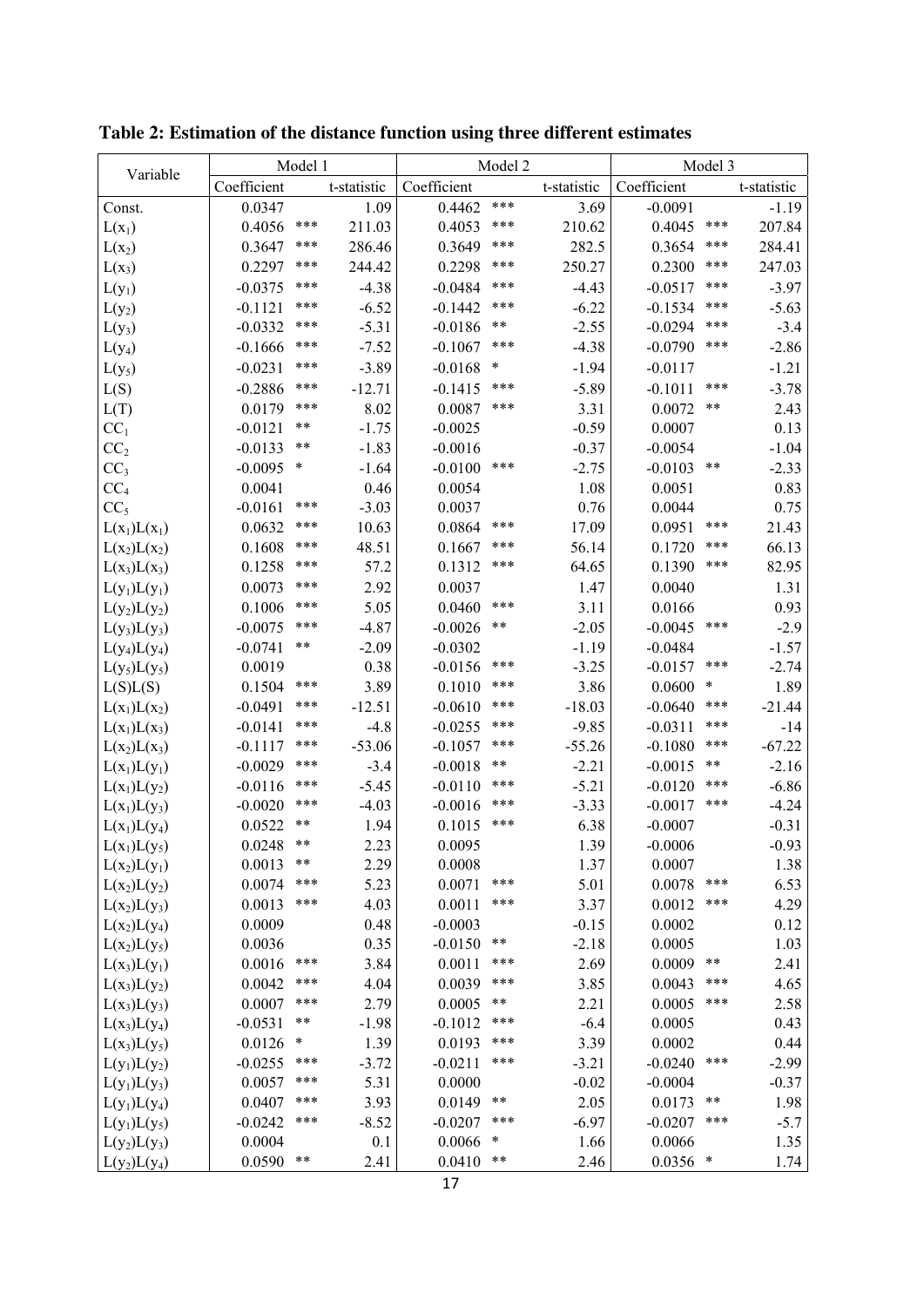| Variable                  | Model 1                |            |             | Model 2                |          |                | Model 3                |          |             |
|---------------------------|------------------------|------------|-------------|------------------------|----------|----------------|------------------------|----------|-------------|
|                           | Coefficient            |            | t-statistic | Coefficient            |          | t-statistic    | Coefficient            |          | t-statistic |
| $L(y_2)L(y_5)$            | 0.0295                 | ***        | 5.33        | 0.0210                 | ***      | 3.81           | 0.0227                 | ***      | 3.52        |
| $L(y_3)L(y_4)$            | 0.0118                 | $***$      | 2.88        | 0.0071                 | $***$    | 2.47           | 0.0076                 | $***$    | 2.16        |
| $L(y_3)L(y_5)$            | 0.0026                 | $***$      | 2.02        | 0.0041                 | ***      | 4.24           | 0.0040                 | ***      | 3.33        |
| $L(y_4)L(y_5)$            | 0.0083                 |            | 0.89        | $-0.0178$              | $***$    | $-2.48$        | $-0.0146$              | $\ast$   | $-1.66$     |
| $L(x_1)L(S)$              | $-0.0039$              |            | $-1.22$     | $-0.0021$              |          | $-0.66$        | 0.0009                 |          | 0.35        |
| $L(x_2)L(S)$              | 0.0001                 |            | 0.04        | $-0.0008$              |          | $-0.4$         | $-0.0025$              |          | $-1.38$     |
| $L(x_3)L(S)$              | 0.0038                 | $***$      | 2.43        | 0.0029                 | $***$    | 1.94           | 0.0016                 |          | 1.13        |
| $L(y_1)L(S)$              | 0.0101                 |            | 0.85        | $-0.0073$              |          | $-0.87$        | $-0.0045$              |          | $-0.44$     |
| $L(y_2)L(S)$              | $-0.1556$              | ***        | $-6.8$      | $-0.0890$              | ***      | $-5.35$        | $-0.0664$              | ***      | $-3.27$     |
| $L(y_3)L(S)$              | $-0.0041$              |            | $-0.6$      | 0.0025                 |          | 0.52           | 0.0063                 |          | 1.08        |
| $L(y_4)L(S)$              | $-0.0538$              |            | $-1.46$     | $-0.0235$              |          | $-0.87$        | $-0.0246$              |          | $-0.74$     |
| $L(y_5)L(S)$              | $-0.0124$              |            | $-1.08$     | $-0.0200$              |          | $-2.44$        | $-0.0167$ *            |          | $-1.74$     |
| L(T)L(T)                  | 0.0003                 |            | 0.54        | $-0.0005$              | $\ast$   | $-1.34$        | 0.0003                 |          | 0.74        |
| $L(x_1)L(T)$              | $-0.0029$              | ***        | $-7.1$      | $-0.0020$              | ***      | $-5.14$        | $-0.0016$              | ***      | $-4.37$     |
| $L(x_2)L(T)$              | 0.0010                 | ***        | 3.65        | 0.0005                 | $***$    | $\overline{c}$ | 0.0004                 |          | 1.6         |
| $L(x_3)L(T)$              | 0.0019                 | ***        | 9.52        | 0.0015                 | ***      | 7.79           | 0.0012                 | ***      | 6.78        |
| $L(y_1)L(T)$              | 0.0007                 |            | 0.65        | $-0.0005$              |          | $-0.59$        | $-0.0001$              |          | $-0.15$     |
| $L(y_2)L(T)$              | $-0.0009$              |            | $-0.42$     | $-0.0003$              |          | $-0.17$        | $-0.0003$              |          | $-0.17$     |
| $L(y_3)L(T)$              | 0.0014                 | $\ast\ast$ | 2.44        | $-0.0004$              |          | $-1.11$        | $-0.0003$              |          | $-0.73$     |
| $L(y_4)L(T)$              | $-0.0044$              |            | $-1.34$     | 0.0092                 | ***      | 4.07           | 0.0077                 | ***      | 2.97        |
| $L(y_5)L(T)$              | $-0.0063$              | ***        | $-7.19$     | $-0.0041$              | ***      | $-6.42$        | $-0.0051$              | ***      | $-7.04$     |
| L(S)L(T)                  | 0.0095                 | $***$      | 3.09        | 0.0072                 | $***$    | 3.41           | 0.0044                 |          | 1.72        |
|                           | Port authority dummies |            |             | Port authority dummies |          |                | Port authority dummies |          |             |
|                           |                        | included   |             |                        | included |                |                        | included |             |
|                           |                        |            |             |                        |          |                |                        |          |             |
| Equation                  | $R$ -sq                |            | <b>RMSE</b> | $R$ -sq                |          | <b>RMSE</b>    | $R-sq$                 |          | <b>RMSE</b> |
| Distance                  |                        |            |             |                        |          |                |                        |          |             |
| function                  |                        |            | 0.2458      | ---                    |          | 0.2033         | ---                    |          | 0.1812      |
| Labour share              |                        |            |             |                        |          |                |                        |          |             |
| equation<br>Capital share | 0.6821                 |            | 0.0456      | 0.6887                 |          | 0.0477         | 0.6730                 |          | 0.0463      |
| equation                  | 0.8517                 |            | 0.0302      | 0.8315                 |          | 0.0323         | 0.8486                 |          | 0.0305      |
| Intermediate              |                        |            |             |                        |          |                |                        |          |             |
| consumption               | 0.8937                 |            | 0.0222      | 0.8972                 |          | 0.0233         | 0.8948                 |          | 0.0221      |
| share equation            |                        |            |             |                        |          |                |                        |          |             |

 $*p<0.1$ ,  $*p<0.05$ ,  $**p<0.01$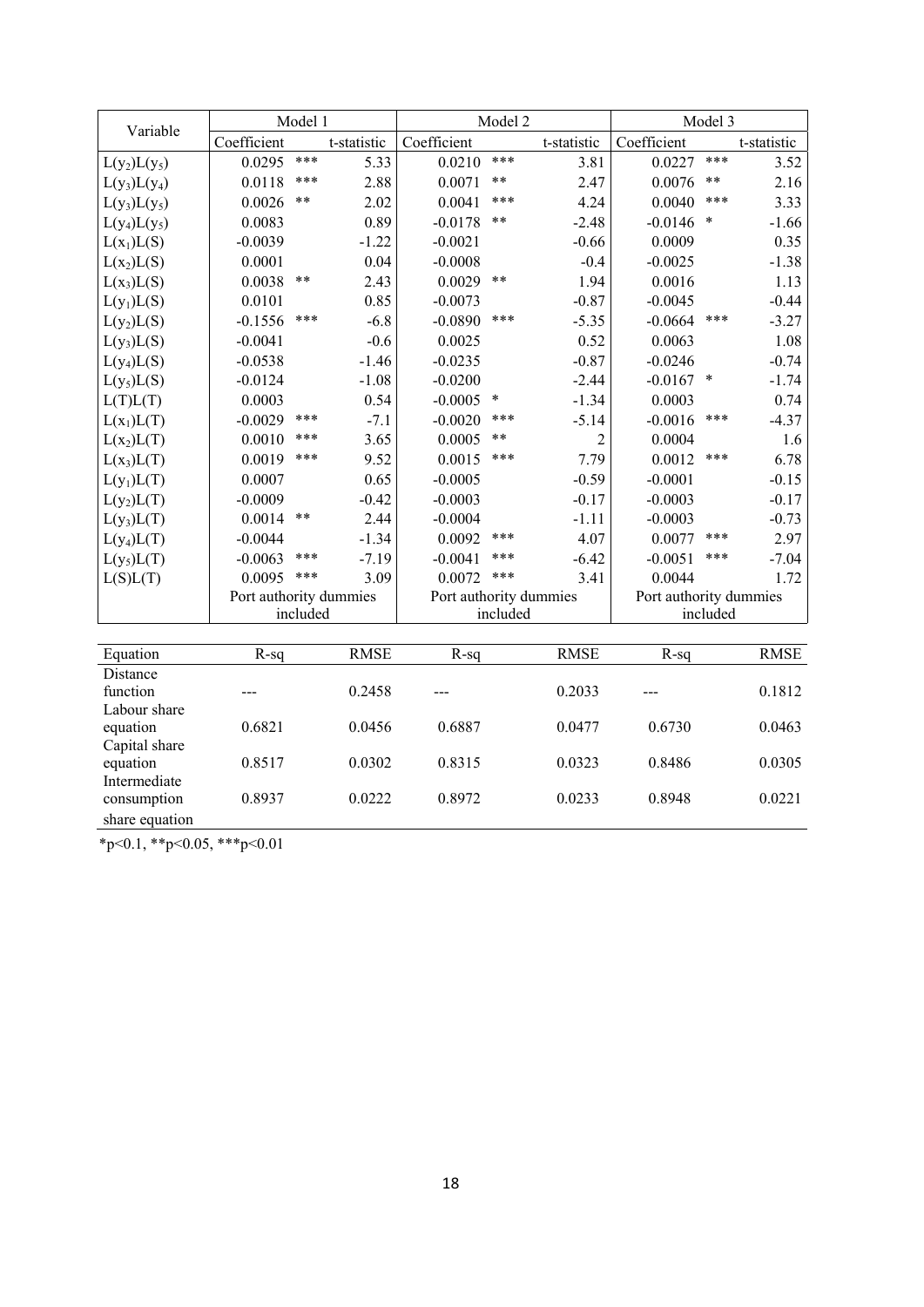| Authority                                  | $a_{x1}$ |        | t-statistic | $a_{x2}$ |        | t-statistic | $a_{x3}$ |        | t-statistic |
|--------------------------------------------|----------|--------|-------------|----------|--------|-------------|----------|--------|-------------|
| Bahía de<br>Algeciras                      | $-0.004$ |        | $-0.795$    | 0.000    |        | $-0.088$    | 0.037    | ***    | 4.162       |
| Alicante                                   | 0.037    | ***    | 4.132       | $-0.021$ | ***    | $-4.952$    | $-0.135$ | ***    | $-14.187$   |
| Almería-Motril                             | 0.029    | ***    | 3.654       | $-0.016$ | ***    | $-3.234$    | $-0.122$ | ***    | $-16.235$   |
| Avilés                                     | 0.013    | $\ast$ | 1.628       | $-0.004$ |        | $-0.858$    | 0.108    | ***    | 14.644      |
| Bahía de Cádiz                             | $-0.012$ | *      | $-1.578$    | 0.012    | $\ast$ | 1.676       | 0.029    | **     | 2.100       |
| Barcelona                                  | 0.040    | ***    | 5.721       | $-0.030$ | ***    | $-10.893$   | 0.069    | ***    | 8.336       |
| Bilbao                                     | 0.004    |        | 0.953       | $-0.002$ |        | $-0.444$    | 0.136    | ***    | 15.695      |
| Cartagena                                  | 0.039    | ***    | 4.750       | $-0.020$ | ***    | $-3.346$    | $-0.097$ | ***    | $-6.896$    |
| Castellón                                  | $-0.020$ | **     | $-1.869$    | 0.011    | $\ast$ | 1.522       | 0.003    |        | 0.532       |
| Ceuta                                      | 0.037    | ***    | 4.335       | $-0.030$ | ***    | $-4.224$    | $-0.100$ | ***    | $-16.613$   |
| Ferrol-S. Cibrao                           | $-0.012$ |        | $-0.851$    | 0.002    |        | 0.189       | $-0.024$ | $***$  | $-1.805$    |
| Gijón                                      | 0.032    | ***    | 3.072       | $-0.019$ | ***    | $-2.819$    | $-0.030$ | ***    | $-3.353$    |
| Huelva                                     | $-0.006$ |        | $-0.870$    | 0.002    |        | 0.375       | $-0.020$ |        | $-0.973$    |
| A Coruña                                   | $-0.027$ | ***    | $-3.551$    | 0.020    | ***    | 3.733       | $-0.077$ | ***    | $-5.792$    |
| Las Palmas                                 | $-0.021$ | ***    | $-3.609$    | 0.018    | ***    | 4.316       | 0.056    | ***    | 8.579       |
| Málaga                                     | 0.007    | $\ast$ | 1.592       | $-0.003$ |        | $-1.180$    | $-0.100$ | ***    | $-15.599$   |
| Melilla                                    | 0.015    | $\ast$ | 1.512       | $-0.013$ | $***$  | $-1.812$    | $-0.112$ | ***    | $-27.927$   |
| <b>Baleares</b>                            | $-0.011$ | *      | $-1.365$    | 0.010    | $\ast$ | 1.468       | 0.074    | ***    | 7.382       |
| Pasajes                                    | 0.053    | ***    | 9.986       | $-0.027$ | ***    | $-7.818$    | 0.122    | ***    | 23.470      |
| Marín y Ría<br>Pontevedra<br>Santa Cruz de | $-0.038$ | ***    | $-2.706$    | 0.024    | **     | 2.496       | 0.013    | $\ast$ | 1.572       |
| Tenerife                                   | $-0.039$ | ***    | $-4.639$    | 0.024    | ***    | 3.793       | 0.038    | ***    | 4.206       |
| Santander                                  | $-0.023$ | ***    | $-3.198$    | 0.008    | **     | 1.903       | 0.002    |        | 0.216       |
| Sevilla                                    | $-0.009$ | $\ast$ | $-1.419$    | $-0.001$ |        | $-0.289$    | 0.025    | $***$  | 2.152       |
| Tarragona                                  | $-0.019$ | ***    | $-2.182$    | 0.010    | $\ast$ | 1.689       | 0.021    | **     | 2.022       |
| Valencia                                   | 0.012    | $\ast$ | 1.586       | $-0.010$ | **     | $-2.323$    | 0.114    | ***    | 8.789       |
| Vigo                                       | 0.005    |        | 0.554       | $-0.003$ |        | $-0.471$    | 0.071    | ***    | 8.831       |
| Vilagarcía                                 | 0.010    |        | 0.687       | $-0.009$ |        | $-0.858$    | $-0.124$ | ***    | $-9.935$    |

**Table 3: Average values of systematic allocative inefficiencies for each authority** 

\* p<0.1, \*\* p<0.05, \*\*\* p<0.01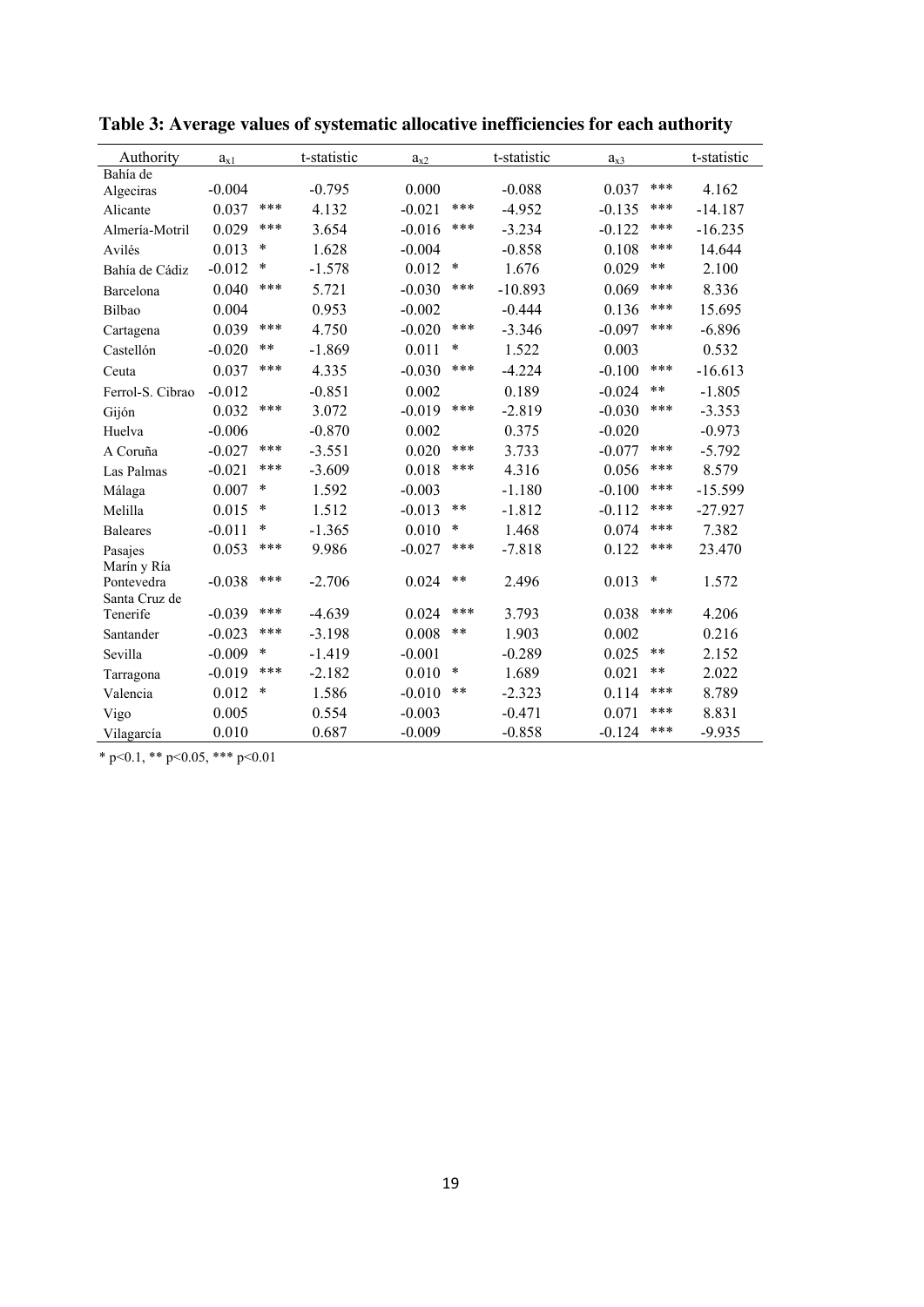| Authority                                     | $k_{x1x2}$ |        | t-statistic | $k_{x1x3}$ |        | t-statistic | $k_{x2x3}$ |        | t-statistic |
|-----------------------------------------------|------------|--------|-------------|------------|--------|-------------|------------|--------|-------------|
| Bahía de                                      |            |        |             |            |        |             |            |        |             |
| Algeciras                                     | 1.0155     |        | 0.5961      | 1.1858     | ***    | 4.1000      | 1.1673     | ***    | 4.2686      |
| Alicante                                      | 0.8645     | ***    | $-4.7331$   | 0.5878     | ***    | $-13.3115$  | 0.6844     | ***    | $-10.2970$  |
| Almería-Motril                                | 0.9013     | ***    | $-3.3408$   | 0.6094     | ***    | $-16.4609$  | 0.6759     | ***    | $-20.3221$  |
| Avilés                                        | 0.9653     |        | $-1.0304$   | 1.8385     |        | 1.0229      | 2.1109     | $\ast$ | 1.4652      |
| Bahía de Cádiz                                | 1.0738     | $***$  | 2.0331      | 1.3808     | $***$  | 2.2703      | 1.2296     | $***$  | 1.8680      |
| Barcelona                                     | 0.8254     | ***    | $-7.8454$   | 1.2128     | ***    | 4.6208      | 1.4833     | ***    | 7.5778      |
| Bilbao                                        | 0.9839     |        | $-0.6991$   | 2.0543     | ***    | 10.1813     | 2.1127     | ***    | 9.2925      |
| Cartagena                                     | 0.8738     | ***    | $-4.5238$   | 0.6119     | ***    | $-9.8561$   | 0.7217     | ***    | $-4.9150$   |
| Castellón                                     | 1.0944     | $***$  | 1.7975      | 1.0789     | $\ast$ | 1.3822      | 0.9928     |        | $-0.2268$   |
| Ceuta                                         | 0.8553     | ***    | $-4.7237$   | 0.6191     | ***    | $-12.7069$  | 0.7214     | ***    | $-14.4499$  |
| Ferrol-S. Cibrao                              | 1.0678     |        | 0.9332      | 0.8776     | $\ast$ | $-1.4146$   | 0.8150     | ***    | $-2.6372$   |
| Gijón                                         | 0.9008     | ***    | $-2.6431$   | 0.8552     | ***    | $-2.8929$   | 0.9471     | $\ast$ | $-1.5225$   |
| Huelva                                        | 1.0363     |        | 1.2715      | 1.0591     |        | 0.6765      | 1.0089     |        | 0.1279      |
| A Coruña                                      | 1.1438     | ***    | 3.8846      | 0.8201     | ***    | $-4.5066$   | 0.7336     | ***    | $-6.0170$   |
| Las Palmas                                    | 1.1177     | ***    | 4.6385      | 1.4338     | ***    | 7.3401      | 1.2763     | ***    | 7.1383      |
| Málaga                                        | 0.9777     | $\ast$ | $-1.3395$   | 0.6552     | ***    | $-14.1089$  | 0.6683     | ***    | $-17.9615$  |
| Melilla                                       | 0.9561     |        | $-0.9641$   | 0.6142     | ***    | $-14.3607$  | 0.6462     | ***    | $-20.7660$  |
| <b>Baleares</b>                               | 1.0707     | $\ast$ | 1.6783      | 1.6211     | ***    | 6.7234      | 1.5097     | ***    | 8.0580      |
| Pasajes                                       | 0.8167     | ***    | $-10.6740$  | 2.1154     | ***    | 9.1622      | 2.6066     | ***    | 10.2048     |
| Marín y Ría de<br>Pontevedra<br>Santa Cruz de | 1.2009     | ***    | 2.5624      | 1.2523     | ***    | 3.3619      | 1.0621     |        | 1.3084      |
| Tenerife                                      | 1.2267     | ***    | 5.0367      | 1.3825     | ***    | 5.1961      | 1.1129     | ***    | 3.6652      |
| Santander                                     | 1.1027     | ***    | 3.3541      | 1.0861     | $\ast$ | 1.3766      | 0.9759     |        | $-0.7382$   |
| Sevilla                                       | 1.0296     |        | 1.0107      | 1.1373     | $***$  | 2.3489      | 1.1057     | $***$  | 2.1416      |
| Tarragona                                     | 1.1089     | ***    | 2.5993      | 1.1786     | ***    | 3.8013      | 1.0825     | $***$  | 1.8362      |
| Valencia                                      | 0.9624     |        | $-1.2705$   | 1.7592     | ***    | 6.3252      | 1.7877     | ***    | 10.4033     |
| Vigo                                          | 0.9982     |        | $-0.0519$   | 1.4866     | ***    | 4.9614      | 1.4895     | ***    | 6.2692      |
| Vilagarcía                                    | 0.9932     |        | $-0.1109$   | 0.4431     | ***    | $-4.4029$   | 0.4106     | ***    | $-3.5264$   |

**Table 4: Average values of relative indices** *kij* **of allocative efficiency for each authority**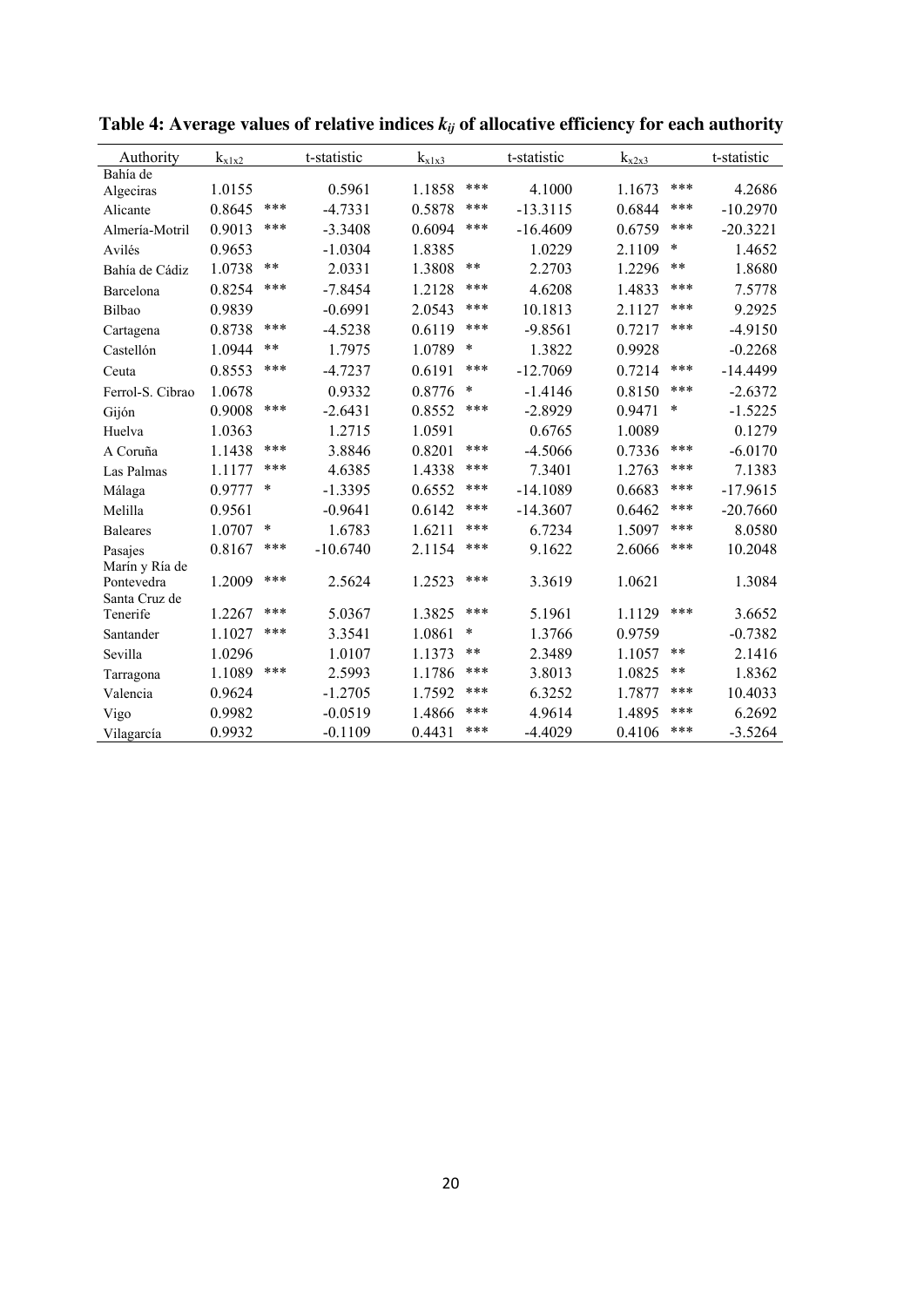| Percentile       | $a_{x1}$    | $a_{x2}$       | $a_{x3}$         | $K_{x1x2}$       | $K_{x1x3}$    | $K_{x2x3}$    |
|------------------|-------------|----------------|------------------|------------------|---------------|---------------|
| $10^{\text{th}}$ | 0.0042      | $-0.0047$      | ***<br>$-0.0867$ | ***<br>1 0097    | ***<br>0.7300 | ***<br>0.7134 |
| $25^{\text{th}}$ | 0.0021      | $-0.0041$      | ***<br>$-0.0660$ | ***<br>1 0 1 2 4 | ***<br>0.8028 | ***<br>0.7783 |
| $50^{\text{th}}$ | *<br>0.0050 | ∗<br>$-0.0043$ | ***<br>$-0.0452$ | ***<br>0.9995    | ***<br>0.9362 | ***<br>0.9481 |
| $75^{\text{th}}$ | 0.0026      | $-0.0018$      | ***<br>$-0.0218$ | ***<br>1 0 1 2 9 | ***<br>1.0538 | ***<br>1.0560 |
| 90 <sup>th</sup> | 0.0023      | $-0.0018$      | ***<br>$-0.0109$ | ***<br>1.0118    | ***<br>1.1031 | ***<br>.1042  |

**Table 5: Average values of coefficients** *kij* **per percentile of deposit area** 

\* p<0,1, \*\* p<0,05, \*\*\* p<0,01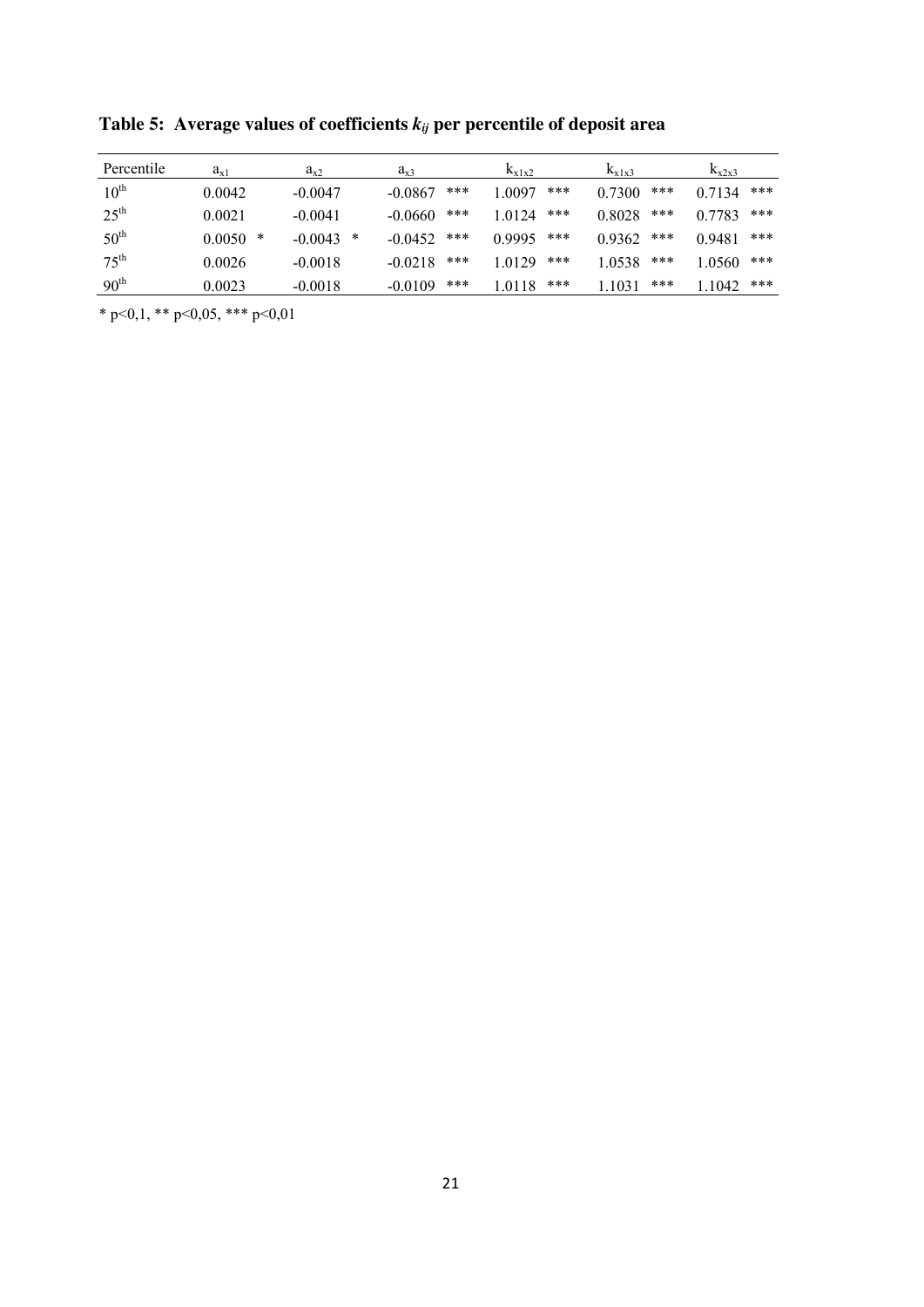Mean t-statistic Mean t-statistic  $M_{x1x2}$  0.6072 \*\* 409.0562  $M_{x2x1}$  0.3717 \*\* 108.6386<br>  $M_{x1x3}$  0.6506 \*\* 93.9213  $M_{x3x1}$  0.5402 \*\* 138.7233  $\begin{array}{ccccccccc} \rm{M}_{x1x3} & 0.6506 & ** & 93.9213 & & \rm{M}_{x3x1} & 0.5402 & ** & & 138.7233 \\ \rm{M}_{x2x3} & -0.0124 & ** & -0.4458 & & \rm{M}_{x3x2} & 0.0310 & ** & & 0.9035 \\ \end{array}$  $M_{x2x3}$  -0.0124 \*\* -0.4458  $M_{x3x2}$  0.0310 \*\* 0.9035

**Table 6: Morishima elasticities:** *Mij*

\* p<0.1, \*\* p<0.05, \*\*\* p<0.01

Evaluated at the means of the data using the parameters estimates of 5-6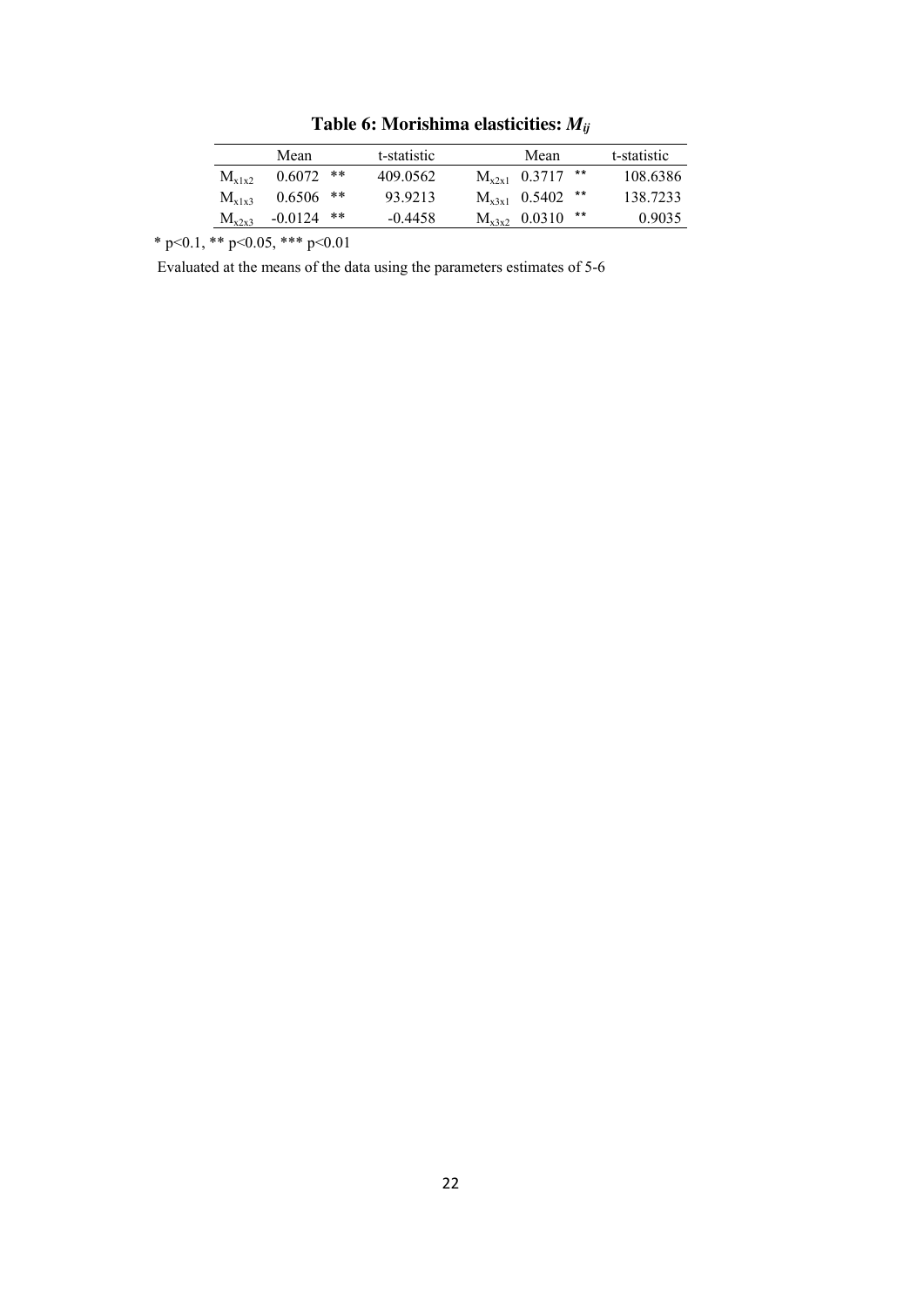|            | Mean      |    | t-statistic |                | Mean      |       | t-statistic |
|------------|-----------|----|-------------|----------------|-----------|-------|-------------|
| $e_{x1x2}$ | 0 2 3 2 1 | ** | 97 0037     | $e_{x2x1}$     | 0.2100    | $***$ | 87.4883     |
| $e_{x1x3}$ | 0.2755    | ** | 37.3897     | $e_{x3x1}$     | 0.1651    | **    | 42 8295     |
| $e_{x2x3}$ | $-0.1741$ |    | $-62836$    | $e_{x3x2}$     | $-0.0704$ | $***$ | $-193470$   |
| $e_{x1x1}$ | $-0.3751$ | ** | $-283.1105$ | $e_{\rm v2v2}$ | $-0.1617$ | **    | -112.6867   |
| $e_{x3x3}$ | $-0.1014$ |    | $-3.0284$   |                |           |       |             |

Table 7: Cross-shadow price elasticities and own-shadow price elasticities:  $e_{ij}$  y  $e_{ii}$ 

\* p<0.1, \*\* p<0.05, \*\*\* p<0.01

Evaluated at the means of the data using the parameters estimates of 5-6